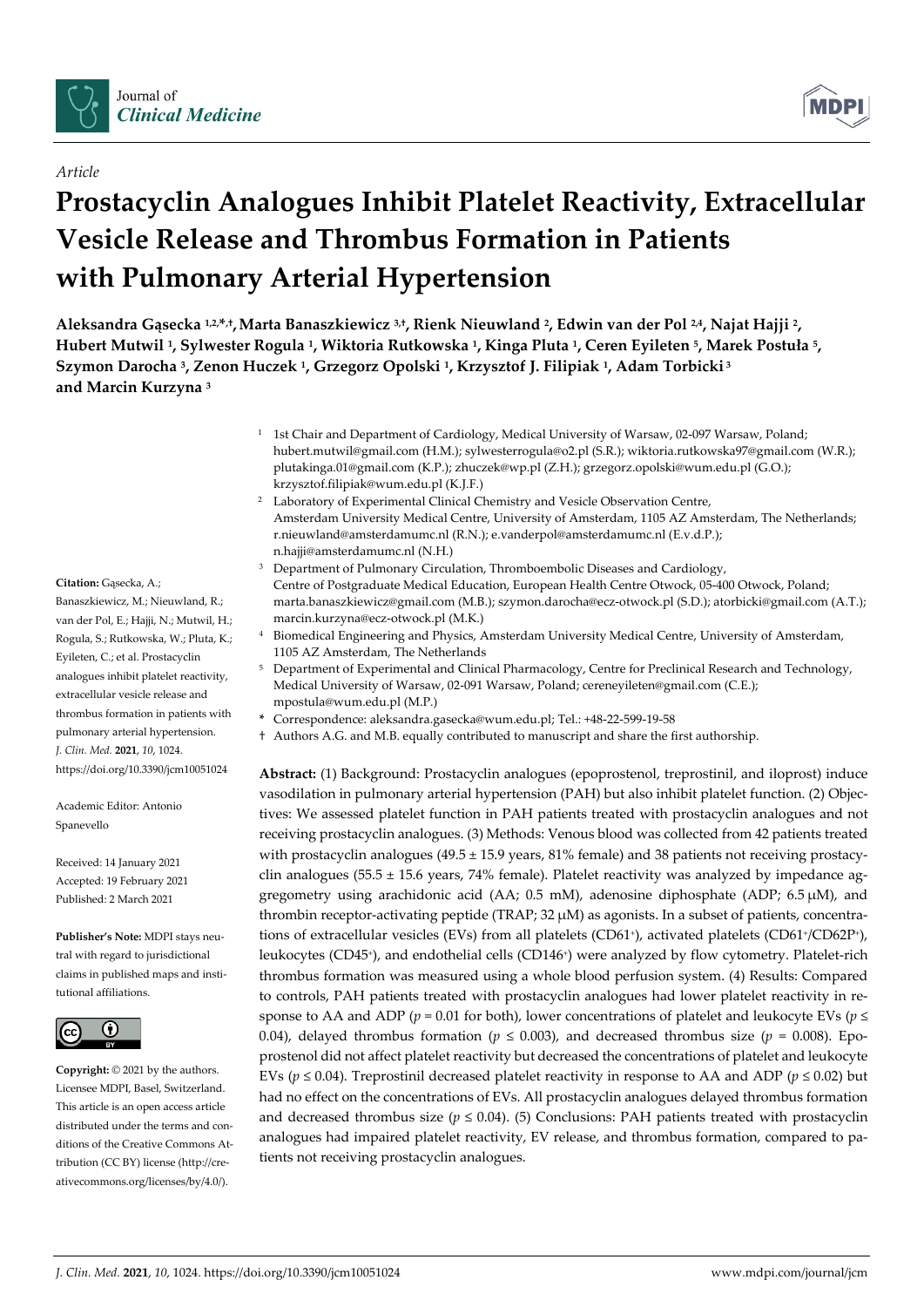**Keywords:** extracellular vesicles; platelet reactivity; prostacyclin analogues; pulmonary arterial hypertension; thrombus formation

## **1. Introduction**

Pulmonary arterial hypertension (PAH) is a devastating and incurable disease leading to right-heart failure and premature death [1]. In patients with PAH, elevated pressure in the pulmonary arteries is a consequence of increased concentrations of the vasoconstricting substances (thromboxane A2, endothelin 1) and decreased concentrations of vasodilating substances (nitric oxide, prostacyclin) [2]. This elevated ratio between vasoconstricting and vasodilating mediators leads to remodeling of the pulmonary arterioles, increased contractility of the arterioles, and thrombus formation in the lumen [2]. Increased shear stress in the pulmonary circulation activates platelets, which play a crucial role in the development and progression of PAH through the secretion of vasoconstricting, proinflammatory, and prothrombotic mediators, thereby promoting further remodeling [3]. Activated platelets also release platelet-derived extracellular vesicles (EVs), which mediate the proinflammatory and prothrombotic effects of activated platelets in PAH [4,5]. Elevated concentrations of platelet EVs were observed in many clinical conditions associated with platelet activation including PAH regardless of PAH etiology, including idiopathic and genetically determined PAH [6,7]. Activated platelets and platelet EVs form complexes with leukocytes, leading to leukocyte activation via P-selectin (CD62P), the release of proinflammatory cytokines and leukocyte EVs, and the production of tissue factor, the initiator of clotting activator in vivo, by leukocytes [8]. Platelet EVs and leukocyte EVs promote damaging of the pulmonary endothelium and remodeling of the pulmonary arterial smooth muscle cells, thereby contributing to PAH progression [9,10]. Patients with PAH also have increased concentrations of EVs from endothelial cells, which correlate to PAH hemodynamic severity and are associated with adverse clinical events [11,12]. Altogether, EVs seem to modulate the development and progression of PAH, with their role depending on the EV cellular origin, molecular cargo, and exposed molecules.

According to the guidelines of the European Society of Cardiology, the currently available options to treat PAH target the three different pathways, which underlie PAH: (i) Increased concentration of endothelin-1, (ii) decreased concentration of nitric oxide, and (iii) decreased concentration of prostacyclin [13]. Consequently, the available pharmacotherapy includes: (i) Endothelin receptor antagonists (ERA; ambrisentan, bosentan, macitentan), which decrease the vasoconstricting effects of endothelin-1; (ii) phosphodiesterase type 5 inhibitors (PDE-5i; sildenafil, tadalafil) and soluble guanyl cyclase stimulators (riociguat), which increase the concentration of nitric oxide; and (iii) prostacyclin analogues (epoprostenol, treprostinil, and iloprost), which enhance the concentration and vasodilating effects of prostacyclin [13].

Prostacyclin analogues induce vasodilation in PAH and inhibit platelets, potentially increasing patients' bleeding risk. However, the antiplatelet effects of different prostacyclin analogues have never been compared head to head. We hypothesized that (i) patients treated with prostacyclin analogues have lower platelet reactivity compared to patients not receiving prostacyclin analogues, and (ii) the antiplatelet effects of prostacyclin analogues (epoprostenol, treprostinil, and iloprost) may vary. Accordingly, the goal of the PAPAYA (Platelet Reactivity and Treatment With Prostacyclin Analogues in Pulmonary Arterial Hypertension) trial was (i) to compare platelet function, defined as platelet reactivity, platelet EVs concentration, and thrombus formation, in patients with PAH treated with prostacyclin analogues on top of ERA and/or PDE5i and patients treated only with ERA and/or PDE5i; and (ii) to compare the antiplatelet effect of different prostacyclin analogues.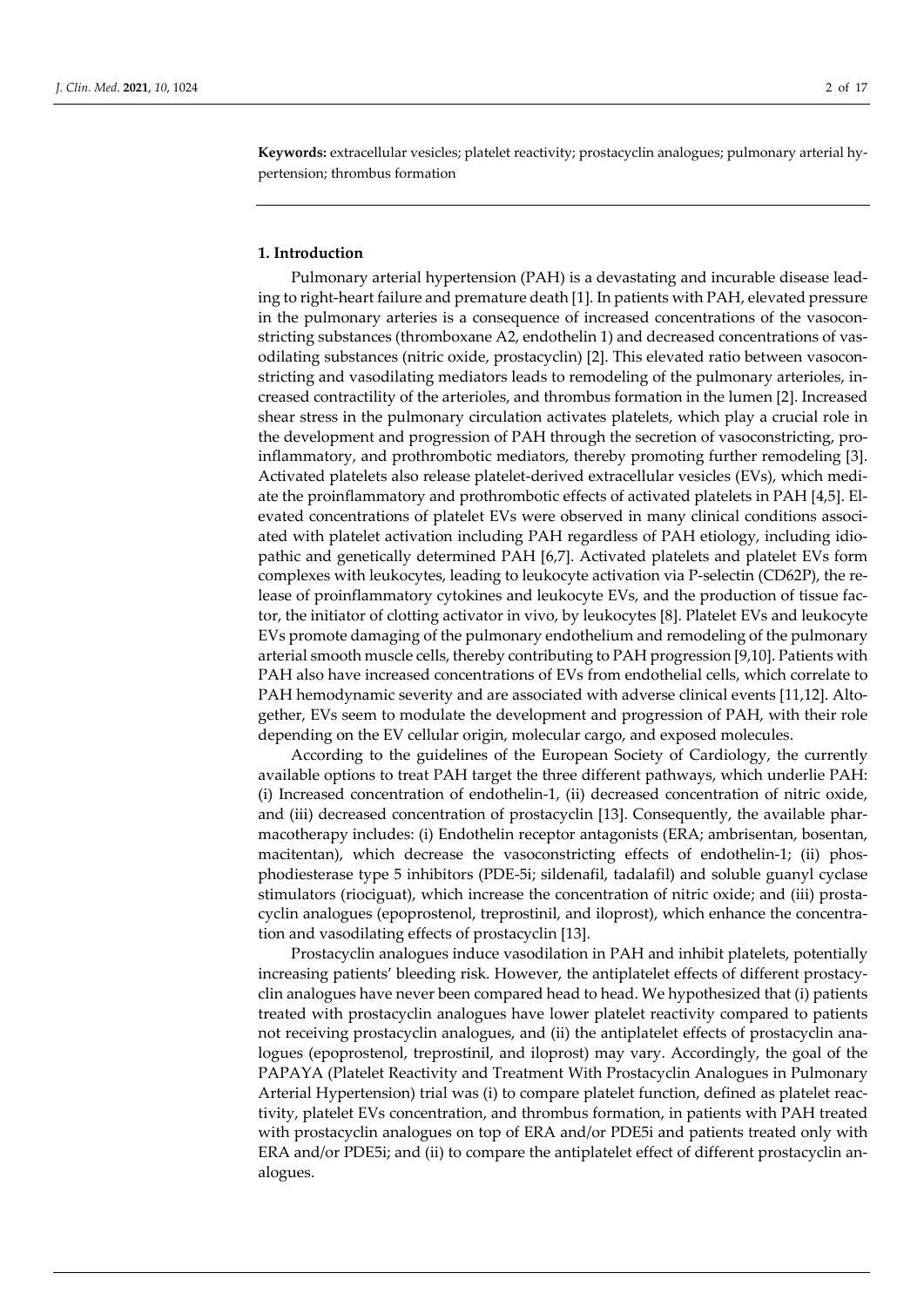# **2. Methods**

# *2.1. Study Design*

PAPAYA was an investigator-initiated, prospective, observational study conducted at the Department of Pulmonary Circulation, Thromboembolic Diseases and Cardiology, Centre of Postgraduate Education Medical, European Health Centre Otwock, Poland in collaboration with the First Chair and Department of Cardiology, Medical University of Warsaw, Poland and the Vesicle Observation Centre, Amsterdam University Medical Centres (UMC), The Netherlands. The study protocol was designed in compliance with the Declaration of Helsinki and approved by the Medical University of Warsaw Ethics Committee (approval number: KB/138/217). The protocol was also registered in the ClinicalTrials database (NCT04578223).

#### *2.2. Selection of Participants*

Study inclusion and exclusion criteria are listed in Table 1. Patients were eligible for enrolment if they (i) had PAH diagnosed according to the criteria of the European Society of Cardiology and European Respiratory Society [13], (ii) had PAH confirmed during right-heart catheterization [14], (iii) were treated with prostacyclin analogues on top of ERA and PDE-5i (study group) or were only treated with ERA and PDE-5i (control group) for at least 1 month, and (iv) provided written informed consent to participate in the study. Exclusion criteria were known coagulopathy, active pathological bleeding or a history of bleeding disorder, severe thrombocytopenia (platelet count < 50,000/μL), severe chronic renal failure (estimated glomerular filtration rate < 30 mL/min), or severe liver insufficiency (Child-Pugh class C) and antiplatelet therapy with acetylsalicylic acid or P2Y12 antagonists.

| <b>Inclusion Criteria</b>                                                                                                                                                                                                                                                                                                                                               | <b>Exclusion Criteria</b>                                                                                                                                                                                                                                                                                                                                                                                                                                                                                                                                                                       |  |  |  |
|-------------------------------------------------------------------------------------------------------------------------------------------------------------------------------------------------------------------------------------------------------------------------------------------------------------------------------------------------------------------------|-------------------------------------------------------------------------------------------------------------------------------------------------------------------------------------------------------------------------------------------------------------------------------------------------------------------------------------------------------------------------------------------------------------------------------------------------------------------------------------------------------------------------------------------------------------------------------------------------|--|--|--|
| Age > 18 years<br>Informed consent to participate in the<br>study<br>Pulmonary arterial hypertension con-<br>firmed with right heart catheterization<br>Treatment with prostacyclin analogues<br>(epoprostenol, treprostinil, iloprost)-<br>study group<br>Treatment with endothelin receptor an-<br>tagonists and phosphodiesterase type 5<br>inhibitors-control group | Known coagulopathy<br>Active pathological bleeding<br>Known history of bleeding dis-<br>order<br>Severe thrombocytopenia<br>(platelet count $< 50,000/\mu L$ )<br>Need for antiplatelet therapy<br>with acetylsalicylic acid or<br>P2Y12 antagonists<br>Severe chronic renal failure<br>$\bullet$<br>$(eGFR < 30$ mL/min)<br>Severe liver insufficiency<br>(Child-Pugh class C)<br>$\bullet$<br>Known pregnancy, breast-<br>feeding, or intention to become<br>pregnant during the study pe-<br>riod<br>Study drug intolerance<br>Participation in any previous<br>study with prostacyclin ana- |  |  |  |
|                                                                                                                                                                                                                                                                                                                                                                         | logues                                                                                                                                                                                                                                                                                                                                                                                                                                                                                                                                                                                          |  |  |  |

**Table 1.** Study inclusion and exclusion criteria. eGFR—estimated glomerular filtration rate.

### *2.3. Trial Schedule and Blinding*

The trial schedule is presented in Figure 1A. Patients were recruited for the study by independent operators (MB, SD) who were not involved in the sample analysis. Blood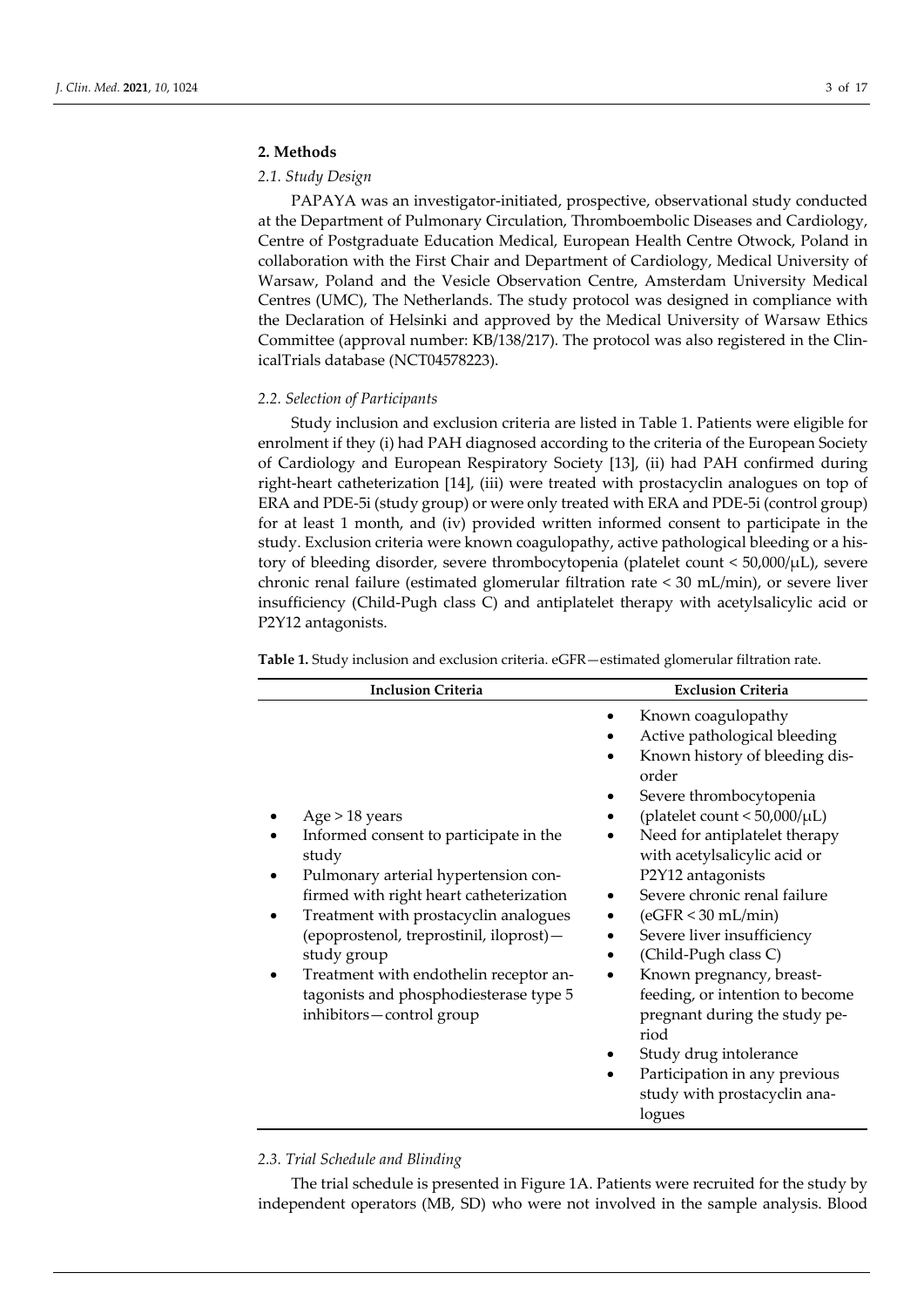collection was performed at a single timepoint. All samples were measured and analyzed by operators blinded to clinical data (NH, EvdP). Statistical analysis was performed by another operator (AG). The double blinding was not applied due to the differences in the administration routes of prostacyclin analogues, ERA and PDE-5i.



**Figure 1.** Trial schedule (**A**) and patients' flow diagram (**B**). PAH—pulmonary arterial hypertension, ERA—endothelin receptor antagonists, PGE-5i—phosphodiesterase-5 inhibitors.

#### *2.4. Study Treatment*

In a study group, epoprostenol was administered intravenously through a surgically placed central venous catheter equipped with a portable pump at doses ranging from 27 ng/kg/min to 117 ng/kg/min (median: 41 ng/kg/min). Treprostinil was administered subcutaneously by continuous infusion using an infusion set connected to an infusion pump at doses ranging from 12 ng/kg/min to 189 ng/kg/min (median: 42.5 ng/kg/min). Six patients were implanted with the Lenus Pro pump [15] and received continuous intravenous infusion of treprostinil at doses ranging from 37 ng/kg/min to 86 ng/kg/min (median: 59 ng/kg/min). Iloprost was delivered by a dedicated nebulizer (II-ne AAD or Breelib) from 6 to 9 inhalations daily, corresponding to 15–45 micrograms of the iloprost at mouthpiece [16]. In both groups, ERA and PDE-5i were administered orally at the discretion of the treating physician.

All patients with a positive response to the acute vasoreactivity test were administered calcium channel blockers at high doses. Patients with the symptoms of right-heart failure and fluid retention were administered diuretics at the discretion of the treating physician. Continuous oxygen therapy was a complementary therapy in patients with constant hypoxemia <8 kPa (60 mmHg) according to the guidelines [13]. Finally, all patients received standard treatment depending on the individual clinical characteristics and comorbidities, including oral anticoagulation, β-blockers, and statins.

#### *2.5. Clinical Data Collection*

The following data were collected at baseline: Demographics (age, gender), body mass index, PAH etiology and World Health Organization (WHO) class, cardiovascular risk factors (smoking, hypertension, dyslipidemia, diabetes), and history of cardiovascular disease (myocardial infarction, stroke). In addition, routine laboratory parameters and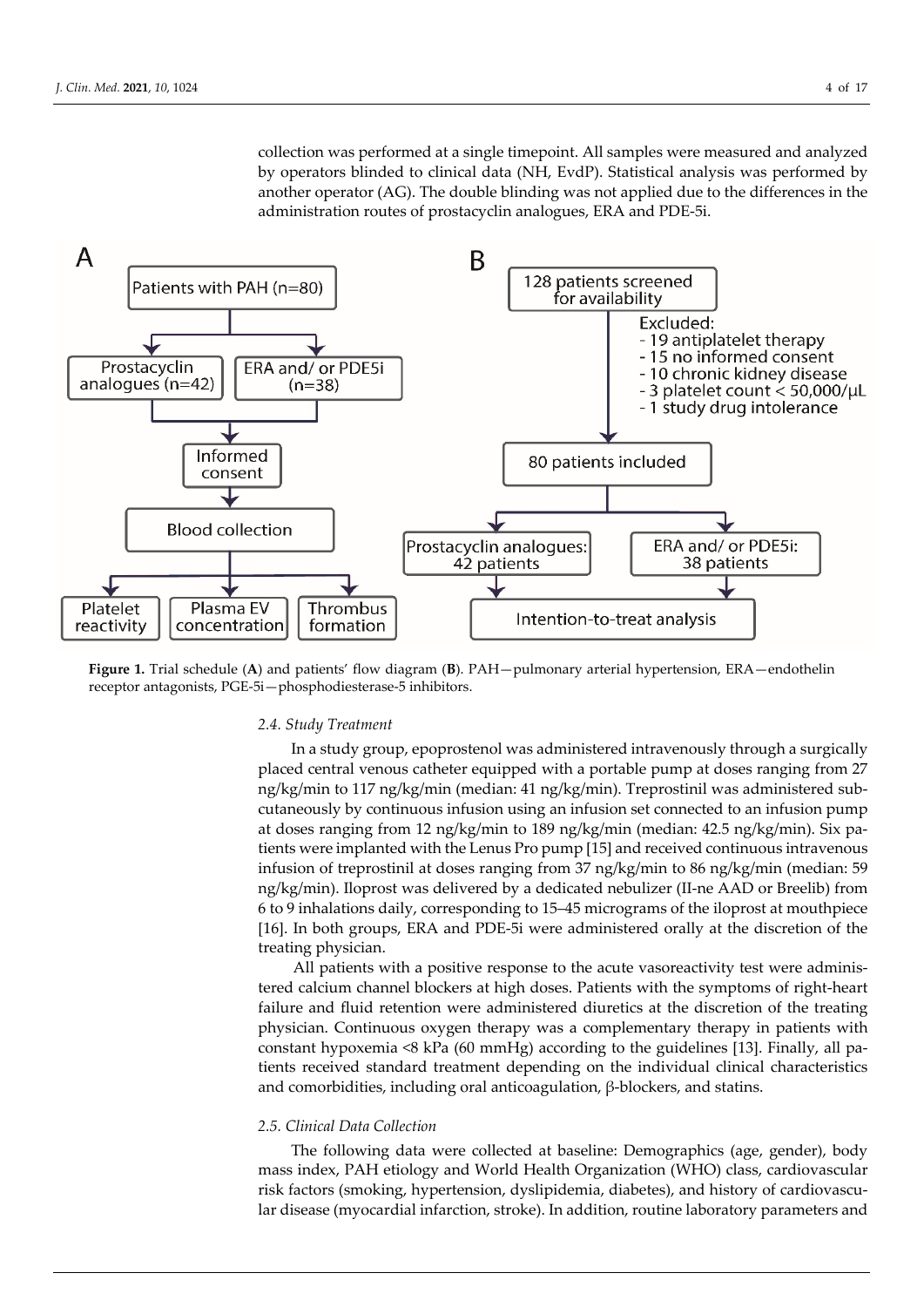pharmacotherapy were recorded. Data regarding thrombotic and bleeding events since the index hospitalization were recorded up to 9 months after the end of the recruitment.

#### *2.6. Samples Collection and Handling*

Blood collection was performed in the afternoon (between 14:00 and 16:00) from nonfasting patients. In case of iloprost, blood collection was performed within 30 min after inhalation of the last dose. Samples were collected and processed by experienced operators (S.R., H.M., W.R.), according to the guidelines to study platelet reactivity and plasma EV concentrations [17]. Briefly, blood was collected in two 1.6 mL hirudin plastic tubes and one 8.2 mL 0.109 M citrated (S-Monovette, Sarstedt, Nümbrecht, Germany) via antecubital vein puncture using a 19-gauge needle, without tourniquet. The first 2 mL were discarded to avoid platelet pre-activation. Platelet reactivity and platelet-rich thrombus formation were evaluated simultaneously by 2 operators using impedance aggregometry and whole blood perfusion system, respectively, at the First Chair and Department of Cardiology, Medical University of Warsaw, Poland. Both measurements were done within 5 min after blood collection due to the short half-life time of prostacyclin analogues (epoprostenol: 6 min, iloprost: 20–30 min, treprostinil: 1.5 h). Platelet-depleted plasma for EV analysis was prepared using double centrifugation using the following parameters: (i) Centrifugation speed: 2.500 g, (ii) time: 15 min, (iii) temperature: 20 °C, and (iv) acceleration speed: 1, no brake [18]. The first centrifugation step was done in the whole blood collection tubes and about 3.5 mL plasma was collected 10 mm above the buffy coat. The second centrifugation step was done in polypropylene centrifuge tubes (Greiner Bio-One B.V, Alphen aan den Rijn, Netherlands). Supernatant (platelet-depleted plasma) was collected 5 mm above the bottom, transferred into separate tubes (Greiner Bio-One B.V), and mixed by pipetting. Finally, plasma was transferred to 1.5 mL low-protein binding Eppendorf tubes (Thermo Fisher Scientific, Nieuwegein, Netherlands) and stored in −80˚C until analyzed. EV analysis was performed in the Vesicle Observation Centre, Amsterdam University Medical Centre, The Netherlands. Prior to analysis, samples were thawed for 1 min in a water bath (37  $^{\circ}$ C).

#### *2.7. Endpoints*

The primary endpoint was the difference in platelet reactivity between patients treated with prostacyclin analogues and treated with ERA and/or PDE5-i. The secondary endpoints were differences in (i) the concentration of EVs from platelets, leukocytes, and endothelial cells; and (ii) platelet-rich thrombus formation parameters between patients treated with prostacyclin analogues and treated with only ERA and/ or PDE5i. The tertiary endpoints were the differences in the abovementioned platelet function parameters between patients treated with different prostacyclin analogues (epoprostenol, treprostinil, and iloprost). The study was not powered for mortality or other adverse events.

#### *2.8. Laboratory Assays*

Since impedance aggregometry was available during the whole study period, platelet reactivity was measured in all patients in the study group (*n* = 42) and control group (*n* = 38). The infrastructure required for blood handling for EV analysis and whole blood perfusion system became available after the study started in March 2019. Therefore, both the concentrations of EVs and thrombus formation were measured in a subset of patients in the study and control groups (both  $n = 20$ ).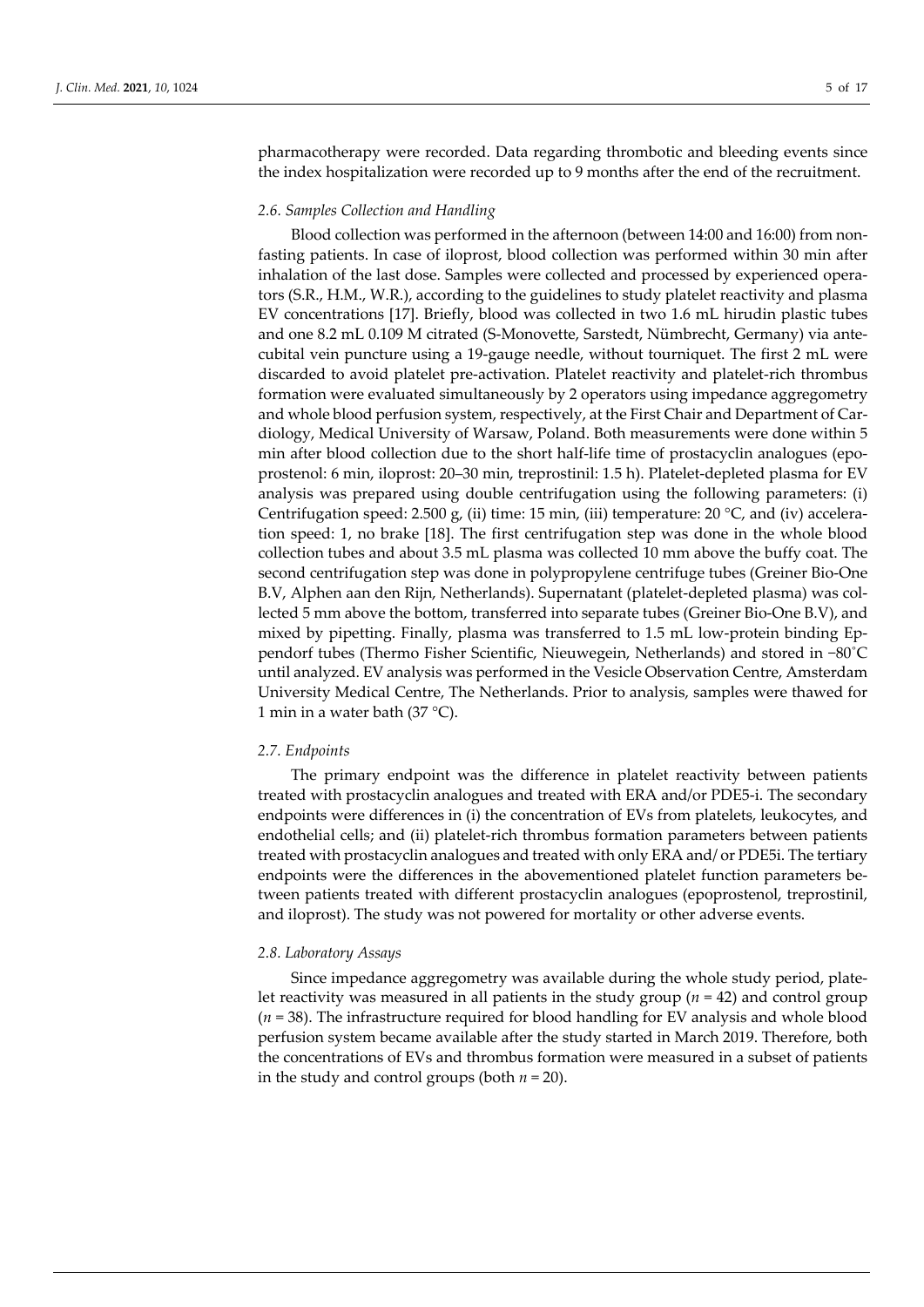#### 2.8.1. Platelet Reactivity

Platelet reactivity was assessed using multiple electrode aggregometry (Roche Diagnostics, Mannheim, Germany). Arachidonic acid (AA, 0.5 mM: ASPI test), adenosine diphosphate (ADP, 6.5 µM: ADP test), and thrombin receptor-activating peptide-6 (TRAP, 32 µM: TRAP test) were used to activate platelets. Unstimulated whole blood served as a negative control [19].

#### 2.8.2. Flow Cytometry

Flow cytometry (A60-Micro, Apogee Flow Systems, Hertfordshire, UK) was used to determine the concentration of EV subtypes in platelet-depleted plasma. We diluted samples in phosphate-buffered saline (PBS) to a count rate below 3000 events/s to prevent swarm detection. Diluted samples were measured using the following settings: (i) Time: 120 s, (ii) flow rate: 3.01  $\mu$ L/min, and (iii) trigger threshold: 14 arbitrary units of the side scatter detector, corresponding to a side scattering cross section of 10 nm<sup>2</sup>. By concentrations of EVs per mL plasma, we mean particles (i) exceeding the side scatter threshold, (ii) with a diameter >200 nm according to applied flow cytometry scatter ratio (Flow-SR) [20], (iii) with a refractive index <1.42 to omit nonspecifically labelled chylomicrons [21], and (iv) positive at the fluorescence detector(s) for the used label(s). Due to the detection limit of our flow cytometer, the EVs measured in this study predominantly correspond to microparticles, not to exosomes. We aimed to label EVs released by all platelets and megakaryocytes (CD61+), activated platelets (CD62P+), leukocytes (CD45+), and endothelial cells (CD146<sup>+</sup>). To improve the reproducibility of the flow cytometry analysis, we (i) reported our results according to the standardized framework (MIFlowCyt-EV) [22], (ii) calibrated all detectors, (iii) applied Flow-SR to determine the diameter and refractive index of EVs [20], and (iv) automated data calibration and processing with a custom-built software [23]. All relevant details about sample preparation, assay controls, instrument calibration, data acquisition, and EV characterization can be found in Supplementary File S1.

## 2.8.3. Whole Blood Perfusion System

Platelet-rich thrombus formation was analyzed on the T-TAS instrument (Zacros, Fujimori Kogyo Co. Ltd., Tokyo, Japan) using the PL microchip containing capillary channels coated with type 1 collagen under arterial shear rate (2000 s−1) [24]. Briefly, hirudin anticoagulated whole blood (320 µL) was pipetted in the reservoir and perfused at 37 °C through the PL chip by a pneumatic pump. The process of thrombus formation was monitored by flow pressure changes in the capillary using the pressure sensor located between the pump and the reservoir. As thrombus formation proceeded on the coated surface, the capillary was gradually occluded, increasing the flow pressure. Based on the flow pressure pattern, the following 3 parameters are used to analyze the results: (i) T10, representing the duration for the flow pressure to increase from baseline to 10 kPa due to partial occlusion of microcapillaries, defined as the onset of thrombus formation; (ii) occlusion time, coinciding with a pressure of 60 kPa, defined as the complete occlusion of the capillary; and (iii) area under curve (AUC), which is an area under the flow pressure curve (under 60 kPa) for 12 min after the start of assay, used to quantify the size of platelet-rich thrombus [24].

#### *2.9. Statistical Analysis*

Because there were insufficient data to assess the impact of prostacyclin analogues on platelet reactivity, concentrations of EVs, and thrombus formation in patients with PAH at the time of study initiation, the standard deviation (SD) and mean difference between the groups were estimated based on our previous in vitro experiments [19]. The required sample size for the primary endpoint (platelet reactivity) was calculated by a 2 sided *t*-test at a significance level of 0.05, assuming (i) SD in each group ± 1.5, (ii) mean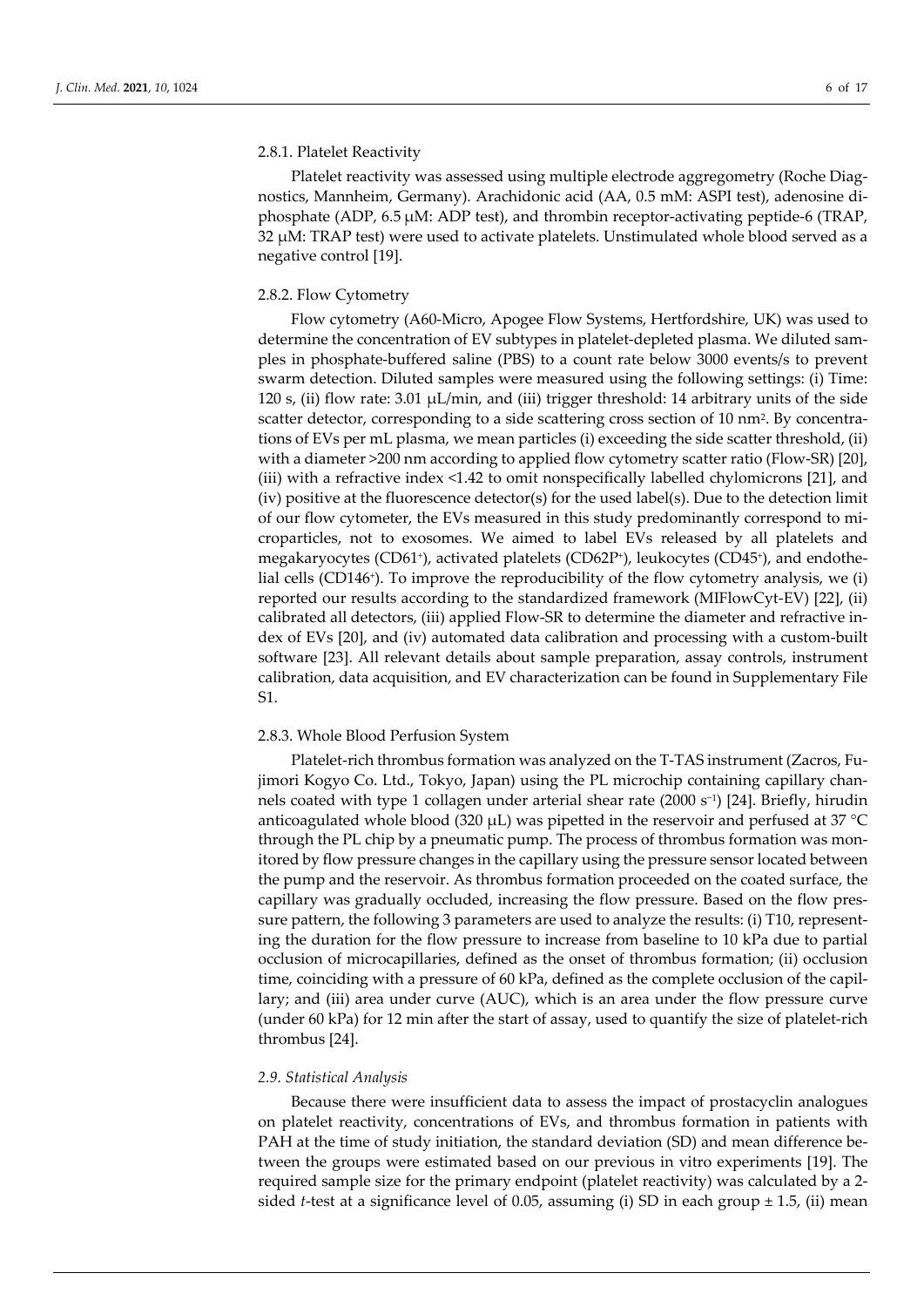difference between the groups  $= 1$ , and (iii) nominal test power  $= 0.9$ . Based on this estimation, we used a sample size of 37 patients per group to observe significant differences in platelet function parameters. The required sample size for the secondary endpoint (concentration of EVs and platelet-rich thrombus formation parameters) was calculated by a 2-sided *t*-test at a significance level of 0.05 with the following assumptions: (i) SD in each group  $\pm$  1.0, (ii) mean difference between the groups = 1, and (iii) nominal test power = 0.8. Based on this estimation, we used a sample size of 17 patients per group to observe significant differences in secondary endpoints. Altogether, 80 patients were included in the study.

Statistical analysis was conducted using IBM SPSS Statistics, version 24.0 (IBM, New York, NY, USA). Categorical variables were presented as number and percent and compared using Fisher's exact test. The Shapiro–Wilk test was applied to check the distribution of continuous variables. Continuous variables were presented as mean and SD or median with interquartile range. The Mann–Whitney U test was used to compare the values between the 2 treatment arms (prostacyclin analogues versus ERA/ PDE-5i). The Kruskal–Wallis test with Dunn's correction for multiple comparisons was used to compare the values between the subgroups treated with different prostacyclin analogues (epoprostenol, treprostinil). Iloprost was excluded from the subanalysis due to unrepresentative sample size. Correlations were analyzed using the Spearman correlation coefficient test. Mortality and other adverse events were reported descriptively. A *p*-value below 0.05 was significant.

### **3. Results**

#### *3.1. Study Population*

Patients' flow diagram is shown in Figure 1B. Of the 128 patients who were treated with prostacyclin analogues or ERA/PDE5i in the Department of Pulmonary Circulation, Thromboembolic Diseases and Cardiology, European Health Centre Otwock, Poland between July 2017 and November 2019, 80 patients were included in the study, 42 patients in the study group, and 38 patients in the control group. Among the patients treated with prostacyclin analogues, 30 patients were treated with treprostinil, 8 with epoprostenol and 4 with iloprost. Patient baseline characteristics are presented in Table 2. In the study group, the idiopathic PAH (iPAH) was slightly more common than in the control group (36% vs. 25%,  $p = 0.04$ ), but there were no differences in PAH functional class. Since patients with PAH associated with connective tissue disease (CTD) tend to have more activated platelets compared to iPAH [25], both groups contained comparable numbers of patients with CTD. Cardiovascular risk factors, comorbidities, and laboratory characteristics were comparable in both groups. Although prostacyclin analogues increase the risk of thrombocytopenia, the median platelet count was comparable in both groups (189  $\pm$  48  $\times$  10<sup>3</sup> per μL in the study group and 196  $\pm$  55  $\times$  10<sup>3</sup> per μL in the control group). In both groups, ~50% of patients were treated with ERA and ~90% of patients were treated with PDE-5i. Oral anticoagulants were administered to ~20% of patients. Since both ERA and/or PDE5i and oral anticoagulants affect platelet function and thrombus formation parameters [26–28], the pharmacotherapy was well balanced between the groups, minimizing the risk of potential bias.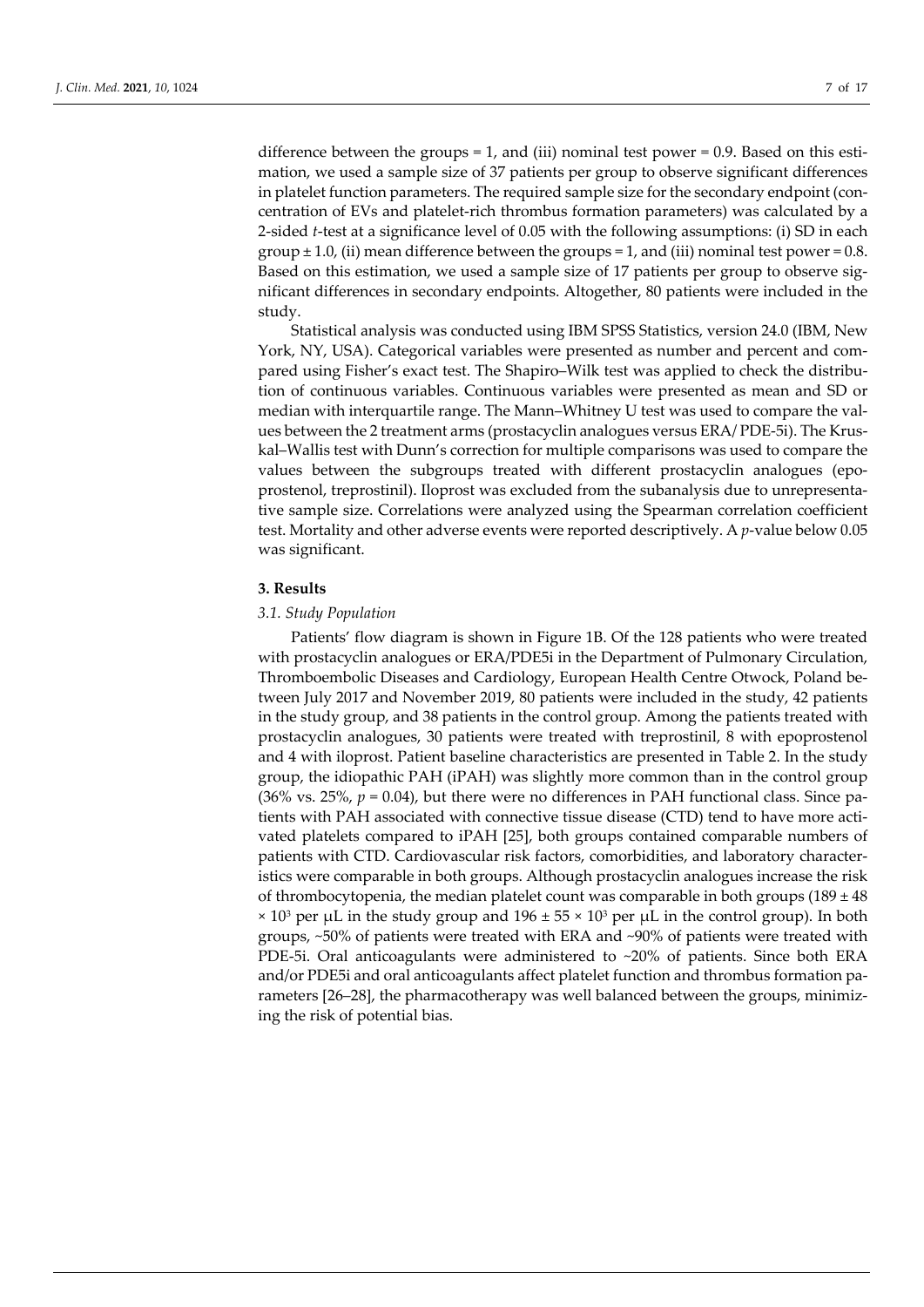|                                     |                                  | qie 4. I alient characteristics. |                                  |                          |            |                      |
|-------------------------------------|----------------------------------|----------------------------------|----------------------------------|--------------------------|------------|----------------------|
|                                     |                                  | Study Group $(n = 42)$           |                                  | Control Group $(n = 38)$ |            |                      |
|                                     |                                  | Number (%) or                    |                                  | Number (%) or            |            |                      |
| Parameter                           | Mean $\pm$ SD or<br>Median (IQR) |                                  | Mean $\pm$ SD or<br>Median (IQR) |                          | $p$ -Value |                      |
|                                     |                                  |                                  |                                  |                          |            | Age, years-mean ± SD |
| Female gender-number (%)            | 34                               | 81                               | 28                               | 74                       | 0.27       |                      |
| $BMI$ - mean $\pm$ SD               | 26.4                             | 6.2                              | 26.9                             | 4.7                      | 0.84       |                      |
| PAH etiology - number (%)           |                                  |                                  |                                  |                          |            |                      |
| Congenital heart disease            | 3                                | 7                                | 7                                | $18\,$                   | 0.18       |                      |
| Connective tissue disease           | 3                                | 7                                | 6                                | 16                       | 0.29       |                      |
| Idiopathic                          | 36                               | 86                               | 25                               | 66                       | 0.04       |                      |
| WHO functional class-number (%)     |                                  |                                  |                                  |                          |            |                      |
| $\rm II$                            | 18                               | 43                               | 21                               | 55                       | 0.38       |                      |
| III                                 | 21                               | 50                               | 15                               | 40                       | 0.38       |                      |
| IV                                  | 3                                | $\overline{7}$                   | $\overline{2}$                   | 5                        | 1.00       |                      |
| Comorbidities-number (%)            |                                  |                                  |                                  |                          |            |                      |
| Arterial hypertension               | 17                               | 45                               | 19                               | 50                       | 0.50       |                      |
| Diabetes mellitus                   | 6                                | 16                               | 7                                | 18                       | 0.76       |                      |
| Dyslipidemia                        | 10                               | 26                               | 9                                | 24                       | 1.00       |                      |
| Smoking                             | $\overline{2}$                   | 5                                | 3                                | $\,8\,$                  | 0.66       |                      |
| History of CVD-number (%)           |                                  |                                  |                                  |                          |            |                      |
| Myocardial infarction               | 3                                | $\,8\,$                          | 5                                | 13                       | 0.47       |                      |
| Stroke                              | 3                                | $\,8\,$                          | $\overline{2}$                   | 5                        | 1.00       |                      |
| Laboratory parameters               |                                  |                                  |                                  |                          |            |                      |
| ALT, U/L-median (IQR)               | 17.5                             | $12 - 21$                        | 19.5                             | 12-27                    | 0.28       |                      |
| Creatinine, mg/dL-mean ± SD         | 0.92                             | 0.27                             | 0.97                             | 0.29                     | 0.49       |                      |
| Hemoglobin, g/dL-mean ± SD          | 14.3                             | 1.8                              | 13.6                             | 2.6                      | 0.19       |                      |
| Platelet count, *103/µL - mean ± SD | 189                              | 48                               | 196                              | 55                       | 0.63       |                      |
| INR-median (IQR)                    | 1.08                             | 1.04-1.17                        | 1.09                             | 0.99-1.31                | 0.68       |                      |
| NTproBNP, pg/mL-median (IQR)        | 563                              | 125-1577                         | 284                              | 93-1498                  | 0.59       |                      |
| Pharmacotherapy-number (%)          |                                  |                                  |                                  |                          |            |                      |
| Prostacyclin analogue               | 42                               | 100                              | $\boldsymbol{0}$                 | $\boldsymbol{0}$         | n.a.       |                      |
| Endothelin receptor antagonist      | 21                               | 50                               | 17                               | 45                       | 0.66       |                      |
| Phosphodiesterase 5 inhibitor       | 40                               | 95                               | 34                               | 90                       | 0.42       |                      |
| Calcium channel blocker             | $\overline{4}$                   | 10                               | 8                                | 21                       | 0.21       |                      |
| Diuretic                            | 18                               | 43                               | 20                               | 53                       | 0.50       |                      |
| β-blocker                           | 12                               | 29                               | 14                               | 37                       | 0.47       |                      |

**Table 2.** Patient characteristics.

Legend: ALT—alanine aminotransferase, BMI—body mass index, CVD—cardiovascular disease, INR—international normalized ratio, IQR—interquartile range, NTproBNP—N-terminal pro B-type natriuretic peptide, PAH—pulmonary arterial hypertension, SD—standard deviation, WHO—World Health Organization.

Statin 22 53 19 50 1.00 Oral anticoagulant 1.00

### *3.2. Platelet Function*

Figure 2 shows the platelet reactivity in patients treated with prostacyclin analogues and control patients, including resting platelets (not stimulated with any agonist; negative control) and platelets stimulated with AA (ASPI test), ADP (ADP test), and TRAP (TRAP test). Patients treated with prostacyclin analogues responded less to AA and ADP compared to control patients (Figure 2A,  $p = 0.01$  for both). Whereas epoprostenol did not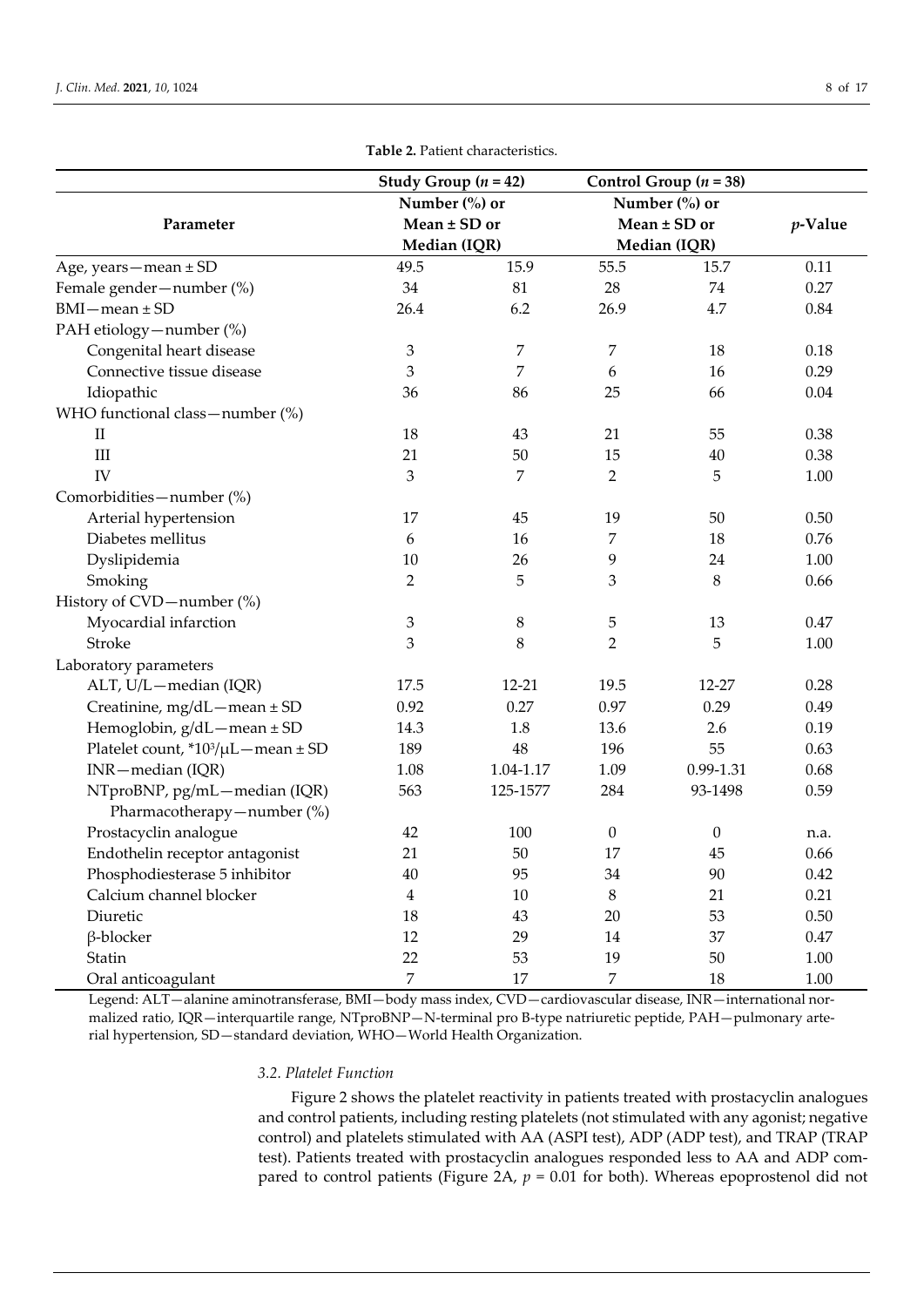

affect platelet reactivity in vitro, treprostinil decreased platelet reactivity in ASPI test and ADP test (Figure 2B,  $p \le 0.02$  for both).

**Figure 2.** (**A**) Platelet reactivity in blood in response to arachidonic acid (ASPI test), adenosine diphosphate (ADP test), and thrombin receptor-activating peptide-6 (TRAP test). Unstimulated platelets (no agonist) were used as a negative control. Panel A: Patients receiving prostacyclin analogues and not treated with prostacyclin analogues. Values were compared using the Mann–Whitney U test and shown as the median and interquartile range. (**B**) Comparison between no prostacyclin analogues, epoprostenol, and treprostinil). Values were compared using the Kruskal—Wallis test with Dunn's correction for multiple comparisons and shown as the median and interquartile range. AUC—area under the curve.

Figure 3 shows the concentrations of EVs measured in platelet-depleted plasma by flow cytometry. Patients treated with prostacyclin analogues had comparable concentrations of EVs from platelets (CD61+), but lower concentrations of EVs from activated platelets (CD62P+) and leukocytes, compared to control patients (*p* = 0.04 and *p* = 0.01, respectively). There was also a trend toward a lower concentration of EVs from endothelial cells (*p* = 0.08). Whereas patients treated with treprostinil had comparable concentrations of EVs as control group, patients treated with epoprostenol had lower concentrations of platelet EVs (CD61<sup>+</sup> and CD62P<sup>+</sup>,  $p \le 0.04$  for both) and leukocyte EVs ( $p = 0.04$ ).



**Figure 3.** Concentrations of extracellular vesicles (EVs) from platelets (CD61, CD62P), leukocytes (CD45), and endothelial cells (CD146) measured with flow cytometry in platelet-depleted plasma. (**A**) Patients receiving prostacyclin analogues and not treated with prostacyclin analogues. Values were compared using the Mann–Whitney U test and shown as the median and interquartile range. (**B**) Comparison between no prostacyclin analogues, epoprostenol, and treprostinil. Values were compared using the Kruskal–Wallis test with Dunn's correction for multiple comparisons and shown as the median and interquartile range.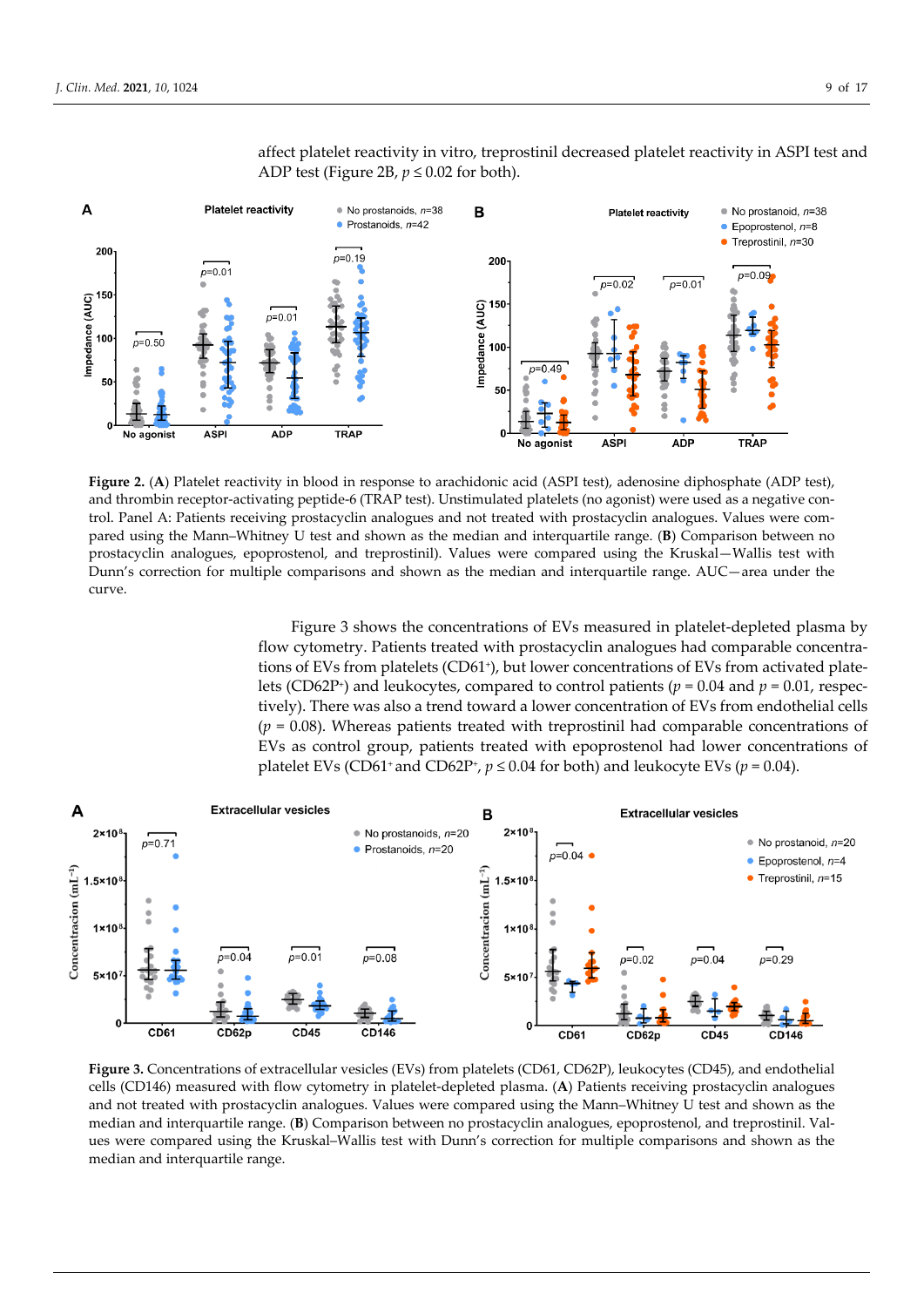Figure 4 shows the platelet-rich thrombus formation measured in a whole blood perfusion system. In patients treated with prostacyclin analogues, clotting initiation (T10) and time to occlusion of the capillaries were delayed ( $p = 0.002$  and  $p = 0.003$ , respectively), and thrombus size (AUC) was decreased ( $p = 0.008$ ) compared to control patients. Both epoprostenol and treprostinil delayed thrombus formation and decreased thrombus size (*p* ≤ 0.04).

In 5 out of 20 patients treated with prostacyclin analogues (25%), no thrombus was formed, i.e., total occlusion of the capillaries was not achieved during the measurement time in 4 patients on treprostinil and 1 on iloprost. In one patient on treprostinil, the thrombus formation was not even initiated (T10 was not achieved). In contrast, a thrombus was formed in all patients from the control group and all patients treated with epoprostenol. Examples of pictures obtained during thrombus formation in the whole blood perfusion system are shown in Figure 5, including (i) a control patient who achieved total occlusion of the microchip after 3 min 40 s (Figure 5A), (ii) a patient treated with epoprostenol who achieved clotting after 9 min 39 s (Figure 5B), and (iii) a patient treated with treprostinil who did not achieve clotting during the measurement time of 12 min (Figure 5C). The full movies are attached in the Supplementary Materials.

We did not find any correlations between the dose of treprostinil and any of the evaluated platelet function parameters (Supplementary File S2, Figure S1). Due to the higher prevalence but lower severity of PAH in female patients, we compared all measured platelet function parameters in female and male patients. We did not find any gender-associated differences except for higher concentrations of EVs from platelets (CD61+) and leukocytes (CD45+) in females ( $p \le 0.03$  for both). To further evaluate the effect of potential clinical confounders on CD61+ and CD45+ EVs, we performed a multivariate regression analysis, taking into account the concentrations of CD61+ and CD45+ EVs above the median as a dependent variable and (i) age, (ii) gender (female), (iii) PAH severity (WHO class), and (iv) therapy with prostacyclin analogues as independent variables. We found that both female gender and therapy with prostacyclin analogues were independently associated with the concentrations of CD61+ and CD45+ EVs above the median. We attached the data to the Supplementary Materials 2 (Figure S1, Table S1, Table S2).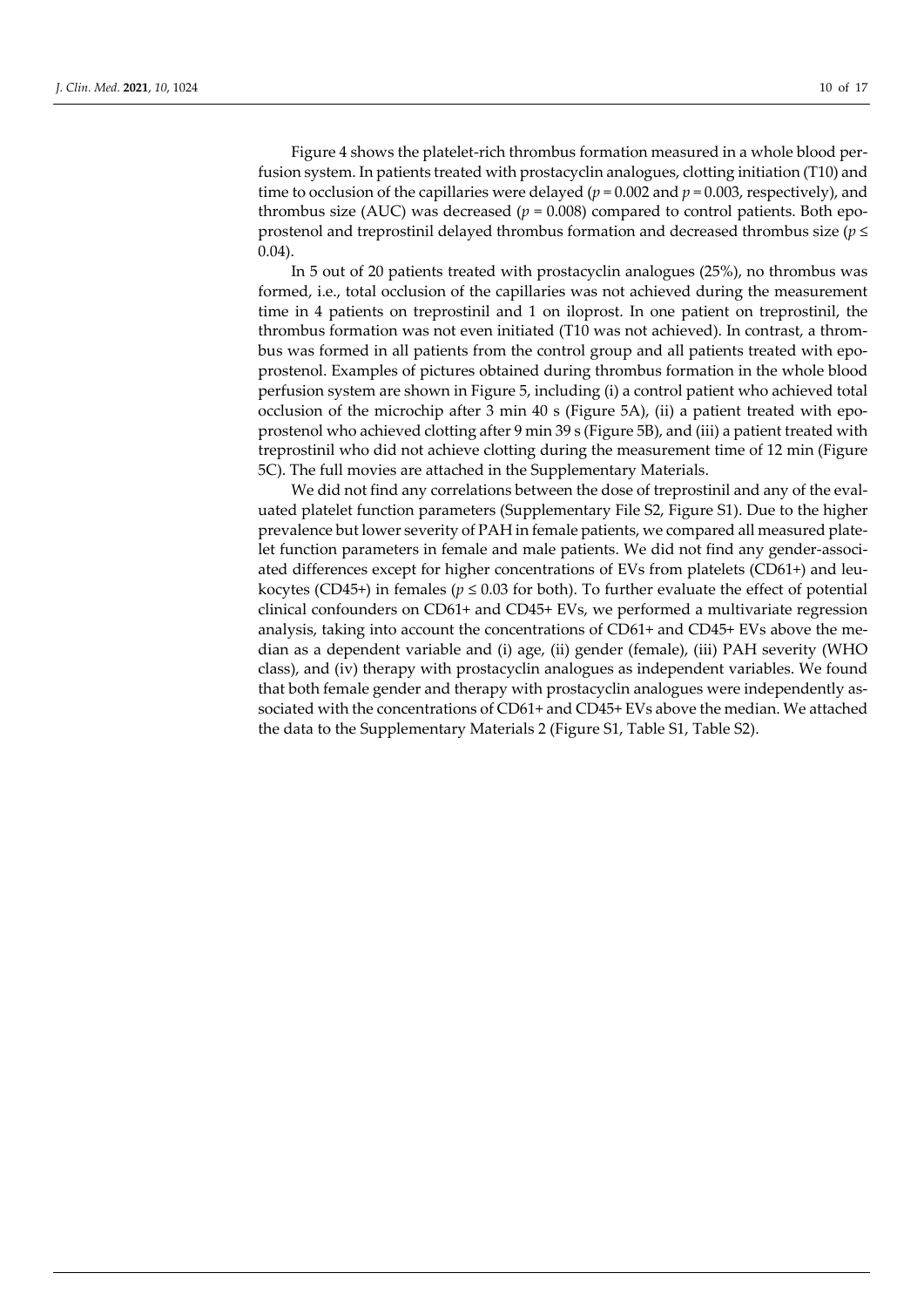

**Figure 4.** Platelet-rich thrombus formation measured in a whole blood perfusion system using the microchip containing capillaries coated with type 1 collagen under arterial shear rate (2000 s−1). (**A**,**B**) Patients receiving prostacyclin analogues and not treated with prostacyclin analogues. Values were compared using the Mann–Whitney U test and shown as the median and interquartile range. (**C**,**D**) Comparison between no prostacyclin analogues, epoprostenol, and treprostinil. Values were compared using the Kruskal–Wallis test with Dunn's correction for multiple comparisons and shown as the median and interquartile range. T10—onset of thrombus formation. Occlusion time—complete occlusion of the capillary. Area under curve (AUC)—parameter reflecting platelet-rich thrombus size.



**Figure 5.** Examples of pictures obtained during thrombus formation in the whole blood perfusion scheme. (**A**) (i) A control patient who achieved total occlusion of the microchip after 3 min 40 s, (**B**) (ii) a patient treated with epoprostenol who achieved clotting after 9 min 39 s, and (**C**) (iii) a patient treated with treprostinil who did not achieve clotting during the measurement time of 12 min. All pictures were made at 3 min. The full movies are attached in the online Supplementary Materials.

## *3.3. Clinical Outcomes*

There were no deaths and no thrombotic events during the study up to 9 months after the recruitment finished. There were two major bleeding events on treprostinil, i.e.,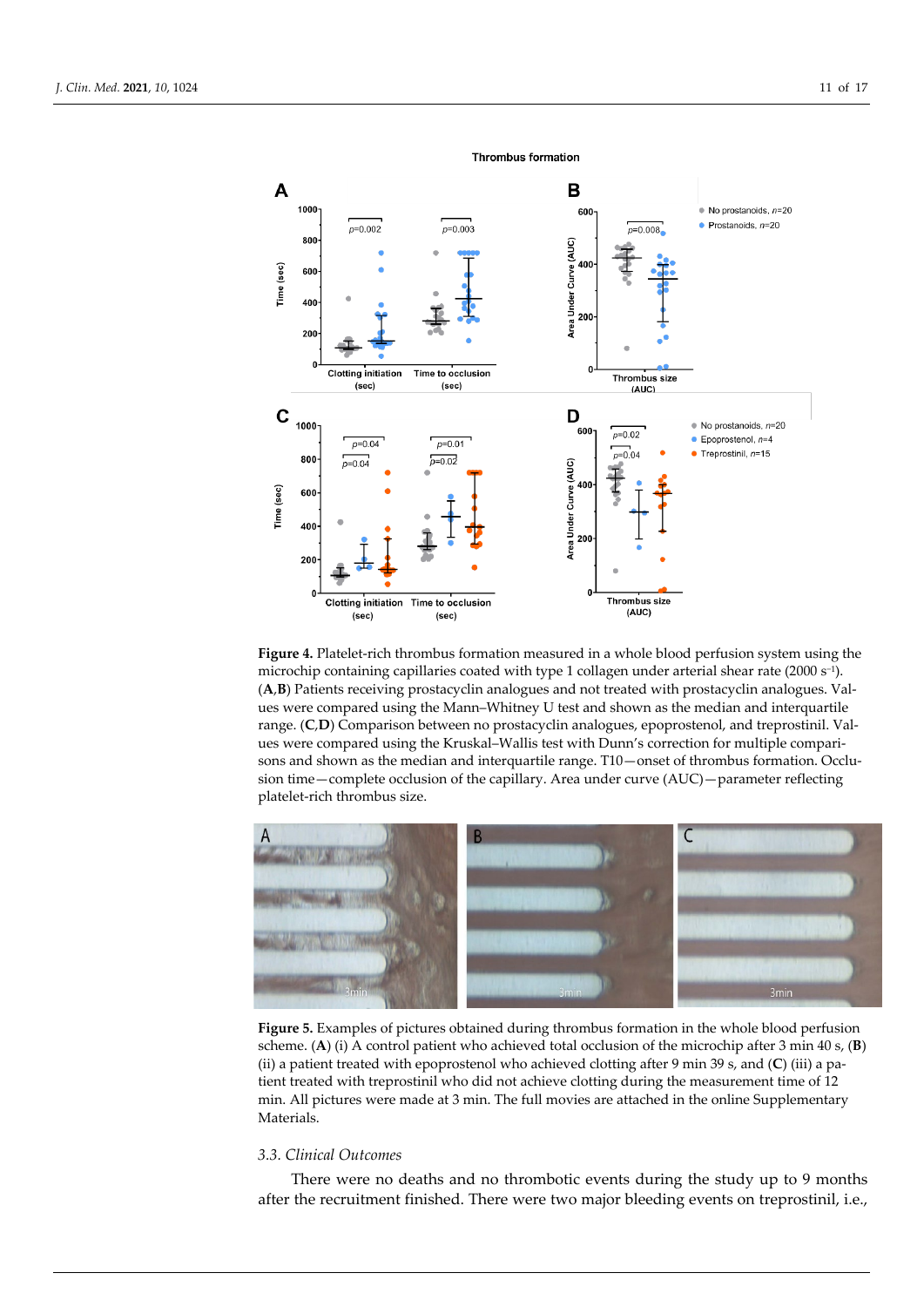hematomas at the site of implantation of the infusion pump, which required blood transfusion and reoperation in one case and conservative treatment in the second case. In both patients, no thrombus formation was observed in the whole blood perfusion system, and in one case thrombus formation (T10), was not even initiated (please see Movie S3).

#### *3.4. Compliance*

Since all patients were regularly admitted to the hospital every 3–6 months within the therapeutic program, compliance was checked during the visits using the infusion pump reader (treprostinil, epoprostenol) or the inhalator reader (iloprost), indicating the amount of the drug administered prior to the visit. All patients were compliant before inclusion in the study and blood collection.

#### **4. Discussion**

PAPAYA is the first clinical study investigating the effect of prostacyclin analogues on multiple parameters of platelet function, namely platelet reactivity, EV release, and thrombus formation under flow conditions in whole blood. Moreover, we attempted to compare the effects of prostacyclin analogues on platelet function head to head in an investigator-blinded way. Finally, PAPAYA applied the recently standardized guidelines to study EV, including determination of the EV diameter and refractive index by Flow-SR [20], calibrated flow cytometry, and dedicated software to automate data processing [29].

The main finding of our study is that patients with PAH treated with prostacyclin analogues have impaired platelet reactivity, decreased platelet and leukocyte EV release, and impaired thrombus formation compared to patients not receiving prostacyclin analogues. These results may have both negative and positive clinical implications.

On the one hand, the antiplatelet effect of prostacyclin and its analogues may increase patients' bleeding risk. Preliminary evidence regarding the antiplatelet role of prostacyclin in animal models dates back to 30 years ago, when it was shown that prostacyclin inhibits platelet adhesion and thrombus formation on the subendothelium [30] and prevents thrombus formation in microcirculation [31]. More recently, prostacyclin was shown to reverse platelet stress fiber formation, causing platelet aggregate instability in vitro [32]. The mechanisms underlying the antiplatelet effects of prostacyclin and other prostanoids on platelet function have been summarized in recent excellent reviews [33,34]. Still, the hitherto published data are based on in vitro experiments [35,36], studies in healthy volunteers [37], and small  $(n < 30)$  observational studies in pediatric patients with PAH [38,39]. In line with previous studies, we showed that prostacyclin analogues inhibit platelet reactivity and decrease platelet EV release. Additionally, we showed that impaired platelet function is associated with impaired thrombus formation, explaining the pathophysiological mechanisms underlying increased risk of bleeding in patients treated with prostacyclin analogues [40,41]. We observed that two patients who did not achieve clotting in the whole blood perfusion systems subsequently experienced bleeding. These observations imply the potential application of the Total-Thrombus Analysis System to predict bleeding events in patients with PAH if confirmed in future trials.

On the other hand, since EVs modulate the development and progression of PAH [9– 12], the decreased release of proinflammatory and prothrombotic EVs from platelets and leukocytes by prostacyclin analogues may slow the progression of PAH. Our observation allows us to speculate that the modulation of EV concentration might be one of the mechanisms underlying the beneficial effect of prostacyclin analogues in PAH. The "anti-EV" effect has also been observed for the P2Y12 antagonists, which block platelets by the same intracellular pathway as prostacyclin analogues—increasing the intracellular concentration of cyclin adenosine monophosphate (cAMP) [42,43].

Finally, we showed that the mechanisms underlying the antiplatelet effect of prostacyclin analogues differ, although all prostacyclin analogues delay thrombus formation and limit thrombus size. There are four types of prostacyclin receptors on platelets: IP and DP, which impair aggregation, and TP and EP3, which promote aggregation [44]. In our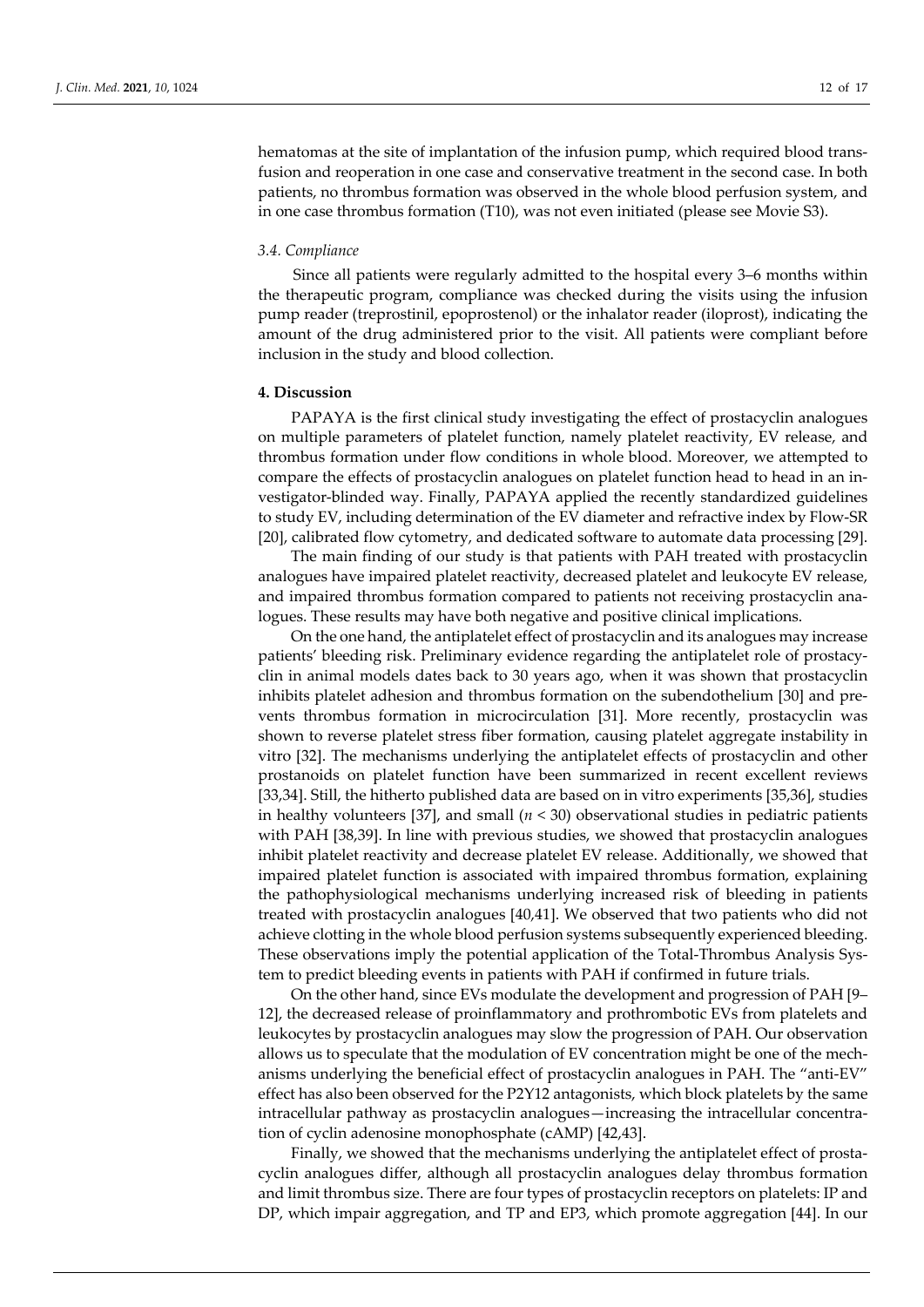study, treprostinil, which binds to IP and DP receptors only, decreased platelet reactivity in response to AA and ADP. IP and DP receptors are both coupled to the Gs-protein that activates adenylyl cyclase and stimulates cAMP formation. High concentrations of cAMP make platelets resistant to activation by any agonist [45]. Although we did not find any effect of treprostinil on EV release, other authors showed that treprostinil decreased the concentrations of platelet EVs in pediatric PAH, with no effect on leukocyte and endothelial EVs [39]. It is likely that different populations and small sample sizes account for these differences.

In contrast to previous findings [46], in our study, epoprostenol had no significant effect on platelet reactivity but decreased the concentrations of platelet and leukocyte EVs. Since epoprostenol binds both to the anti-aggregatory IP and DP receptors and to the proaggregatory EP3 receptor, the effect of epoprostenol on platelet reactivity might be less potent [47]. The mechanism underlying the "anti-EV" effect of epoprostenol, in turn, could be associated with the fact that epoprostenol decreased the thrombus size more than treprostinil (Figure 4D). Since platelet EVs are released after reversible platelet-rich thrombus is formed [48], by decreasing the thrombus size, epoprostenol might decrease EV release as well. In line with our results, in a recent cross-sectional study comprising 73 patients with PAH, a negative correlation between the dose of epoprostenol and the concentration of platelet EVs was observed [7].

Altogether, the differences in the antiplatelet effects of prostacyclin analogues might be explained by their various potency and affinity to bind prostacyclin receptors. Because our study was not adequately powered to compare different prostacyclin analogues head to head (tertiary endpoints), our results are preliminary and require confirmation in future trials.

### **5. Limitations**

The main limitation of our study is the nonrandomized study design. For example, despite the lack of statistically significant differences, the largest percentage of patients in the study group had WHO class III PAH (50%), and the largest percentage of patients in the control group had WHO class II PAH (55%). Concurrently, the NT-proBNP level was considerably higher in the study group, indicating more advanced right ventricular dilatation and impaired systolic function. Therefore, despite the differences in the primary and secondary endpoints between the groups, the results should be interpreted with caution. Second, patients were assessed when already on treatment, which did not allow us to evaluate the effect of prostacyclin analogues initiation on platelet function. Third, since combined therapy including ERA, PDE5i, and prostacyclin analogues is recommended in WHO functional class II-IV PAH, such therapy was also used it our study, which did not allow us to compare the effects of monotherapy with prostacyclin analogues in the study group vs. no therapy in the control group. Fourth, although this study was larger than the previous studies investigating the antiplatelet effects of prostacyclin analogues, the patient number in the various prostacyclin groups were low, hampering the head-to-head comparison of these drugs. Moreover, our patients were not screened for the presence of a bone morphogenetic protein receptor type II (BMPR2) mutation. Inactivating mutation in the BMPR2 gene in patients with PAH has been linked to vascular smooth muscle cell proliferation and upregulation of platelet adhesion. Therefore, it cannot be excluded that the mutation status has potential influences on the parameters of platelet function evaluated in this study. Finally, lack of clinical endpoints makes the results hypothesis-generating rather than ultimately proving that impaired platelet function is associated with bleeding in PAH.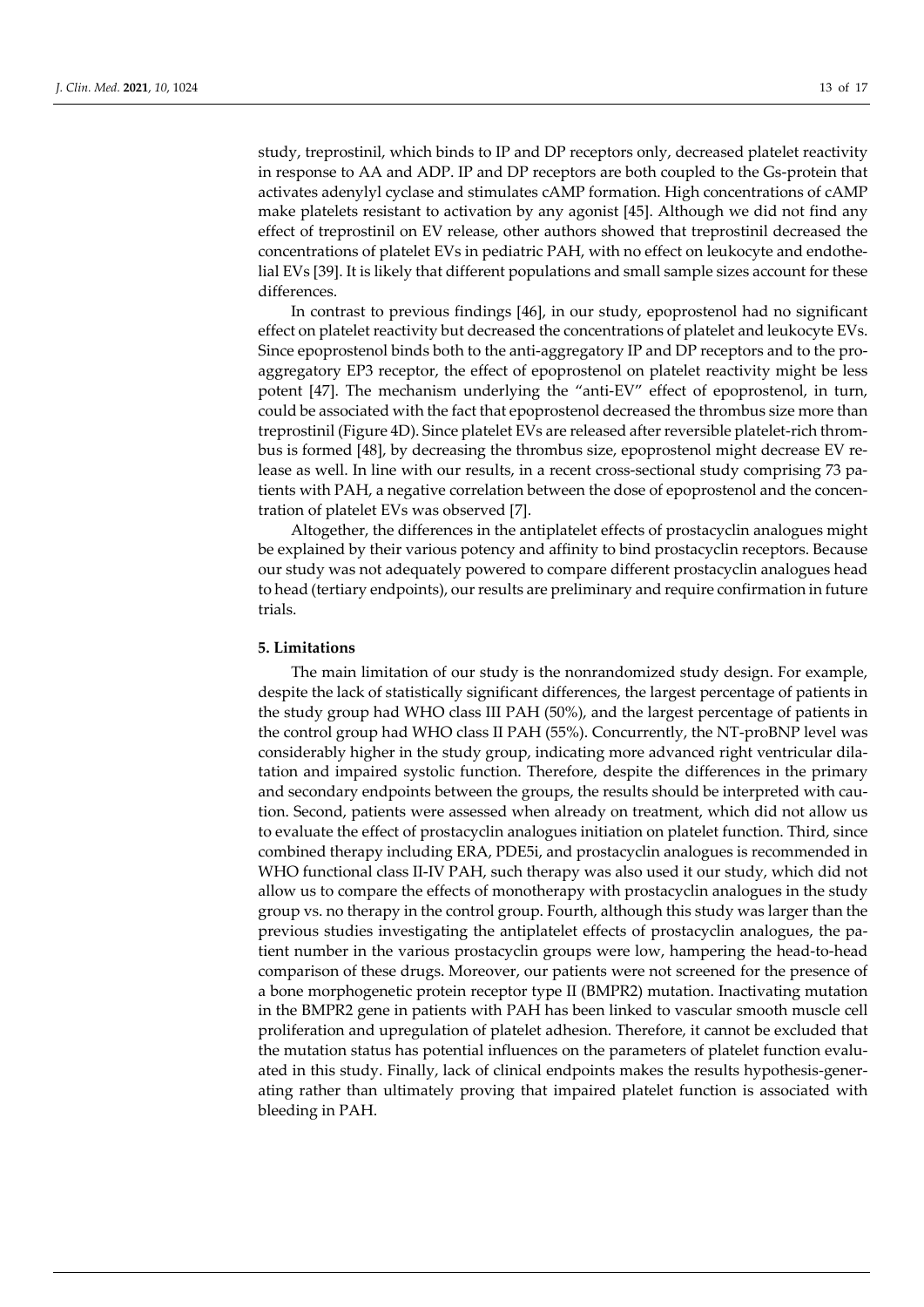## **6. Conclusions**

We found that patients with PAH who are treated with prostacyclin analogues may have increased bleeding risk due to both impaired platelet function and thrombus formation compared to patients not receiving prostacyclin analogues. On the other hand, the decreased release of proinflammatory and prothrombotic EVs from platelets and leukocytes by prostacyclin analogues may slow the progression of PAH. Further randomized clinical studies are required to compare different prostacyclin analogues head to head and to determine the optimal treatment regimen in patients with increased risk of thrombosis or bleeding.

**Supplementary Materials:** The following are available online at www.mdpi.com/2077- 0383/10/5/1024/s1, Figure S1. Distributions of measured concentration of particles exceeding the side scatter threshold and applied pre-dilutions of all samples in the study. Figure S2. Measured flow rate at the A60-Micro versus date that experiments were performed. Figure S3. Calibration of the fluorescence detectors from arbitrary units (a.u.) to molecules of equivalent soluble fluorochrome (MESF). Figure S4. Forward scatter and side scatter calibration of the A60-Micro by Rosetta Calibration. Figure S5. Correlations between the dose of treprostinil and platelet function parameters. AUC: area under curve. Figure S6. Comparison of platelet function parameters between female and male patients. AUC: area under curve. Table S1: Overview of staining reagents. Table S2. MIFlowCyt checklist. Table S3. Multivariate logistic regression including the association between the concentrations of CD61+ EVs above the median value and clinical variables. Table S4. Multivariate logistic regression including the association between the concentrations of CD45+ EVs above the median value and clinical variables. Video S1. Thrombus formation in a patient from a control group, in whom clotting (total occlusion of the microchip capillaries) was achieved after 3 min and 40 s. Video S2. Thrombus formation in a patient from a study group (epoprostenol), in whom clotting was achieved after 9 min and 39 s. Video S3. Thrombus formation in a patient from a study group (treprostinil), in whom clotting was not achieved during the measurement time (12 min). This patient experienced a major bleeding event.

**Author Contributions:** Conceptualization, A.G., Z.H., K.J.F., A.T. and M.K.; Data curation, A.G., N.H., S.R. and S.D.; Formal analysis, A.G., E.v.d.P. and N.H.; Funding acquisition, A.G., R.N., C.E., M.P., A.T. and M.K.; Investigation, M.B., H.M., S.R., W.R., K.P., C.E. and S.D.; Methodology, A.G., M.B., R.N., H.M., W.R., K.P., Z.H., K.J.F. and M.K.; Project administration, A.G., M.B., E.v.d.P., H.M., S.R., W.R., K.P., C.E., M.P. and S.D.; Resources, S.D., A.T. and M.K.; Software, E.v.d.P. and N.H.; Supervision, R.N., E.v.d.P., M.P., Z.H., G.O., K.J.F., A.T. and M.K.; Validation, A.G., E.v.d.P. and G.O.; Writing—original draft, A.G. and M.B.; Writing—review & editing, R.N., E.v.d.P., C.E., M.P., Z.H., G.O., K.J.F., A.T. and M.K. All authors have read and agreed to the published version of the manuscript.

**Funding:** The study was funded by the Centre of Postgraduate Medical Education, Warsaw, Poland (grant number 501-1-54-25-18). A. Gasecka was funded by the PRELUDIUM Grant of the Polish National Science Centre (2018/31/N/NZ7/02260). E. van der Pol was funded by the Netherlands Organisation for Scientific Research—Domain Applied and Engineering Sciences (NWO-TTW), research program VENI 15924.

**Institutional Review Board Statement:** The study was conducted according to the guidelines of the Declaration of Helsinki, and approved by the Ethics Committee of Medical University of Warsaw (approval number: KB/138/217).

**Informed Consent Statement:** Informed consent was obtained from all subjects involved in the study both to participate in the study and to publish this paper.

**Data Availability Statement:** Raw data, including flow cytometry data are available upon request.

**Acknowledgments:** A.G., E.v.d.P., C.E., M.P. and K.J.F.; acknowledge the International and Intercontinental Cardiovascular and Cardiometabolic Research Team (I-COMET). E.v.d.P.; acknowledges funding from the Netherlands Organisation for Scientific Research—Domain Applied and Engineering Sciences (NWO-TTW), research program VENI 15924. All authors acknowledge patients for participation in the study.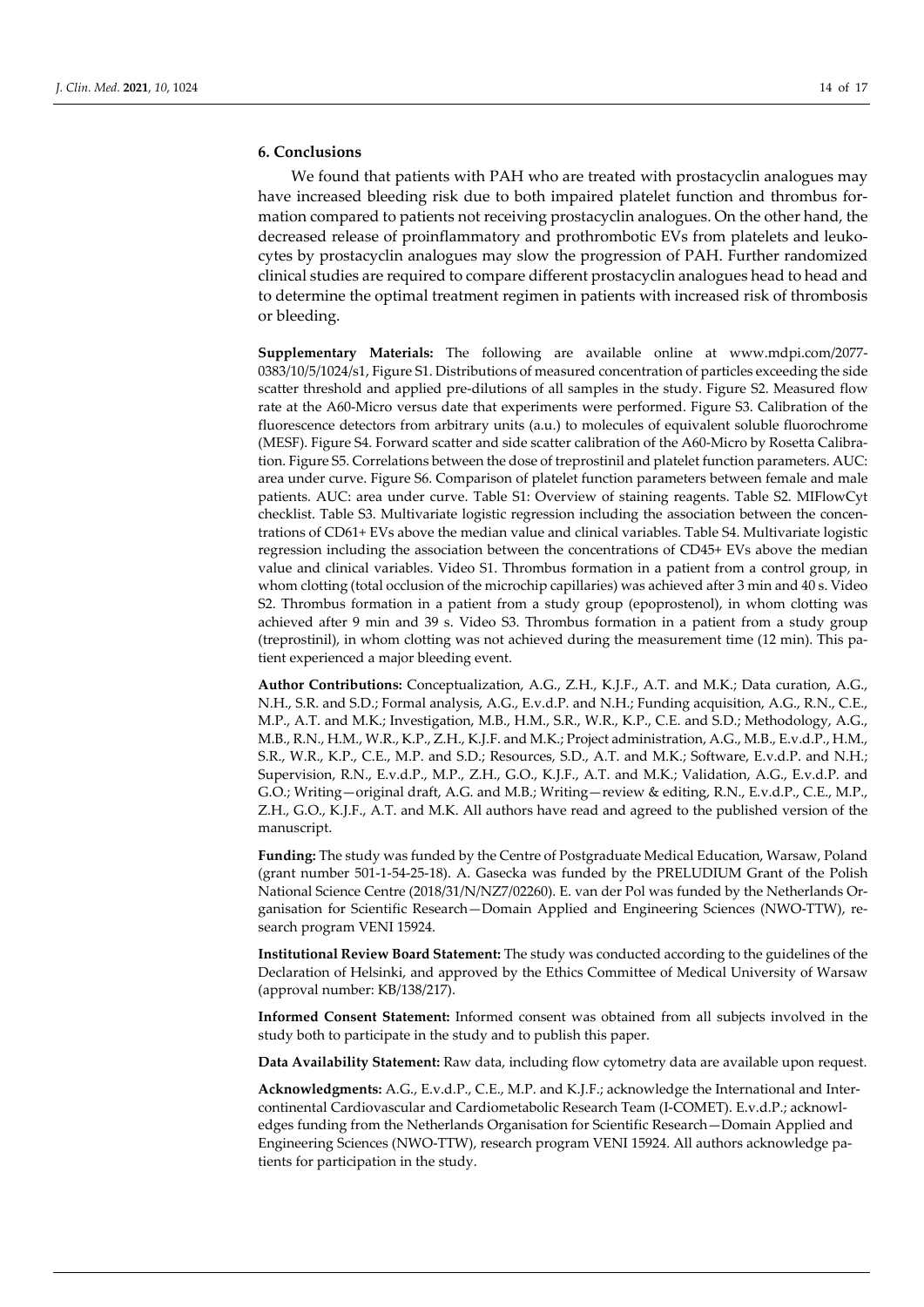**Conflicts of Interest:** E.v.d.P. is a cofounder and shareholder of Exometry BV. M.K. received speakers fee and travel grants from Actelion, Bayer and AOP Orphan. All other authors report no declarations of interest.

### **References**

- 1. Schermuly, R.T.; Ghofrani, H.A.; Wilkins, M.R.; Grimminger, F. Mechanisms of Disease: Pulmonary Arterial Hypertension. *Nat. Rev. Cardiol.* **2011**, *8*, 443.
- 2. Rabinovitch, M. Molecular Pathogenesis of Pulmonary Arterial Hypertension. *J. Clin. Investig.* **2012**, *122*, 4306–4313.
- 3. Lannan, K.L.; Phipps, R.P.; White, R.J. Thrombosis, Platelets, Microparticles and PAH: More than a Clot. *Drug Discov. Today* **2014**, *19*, 1230–1235.
- 4. Gasecka, A.; Böing, A.N.; Filipiak, K.J.; Nieuwland, R. Platelet Extracellular Vesicles as Biomarkers for Arterial Thrombosis. *Platelets* **2017**, *28*, 228–234, doi:10.1080/09537104.2016.1254174.
- 5. Amabile, N.; Guignabert, C.; Montani, D.; Yeghiazarians, Y.; Boulanger, C.M.; Humbert, M. Cellular Microparticles in the Pathogenesis of Pulmonary Hypertension. *Eur. Respir. J.* **2013**, *42*, 272–279.
- 6. Nadaud, S.; Poirier, O.; Girerd, B.; Blanc, C.; Montani, D.; Eyries, M.; Imbert-Bismut, F.; Pacheco, A.; Vigne, J.; Tregouet, D.-A.; et al. Small Platelet Microparticle Levels Are Increased in Pulmonary Arterial Hypertension. *Eur. J. Clin. Investig.* **2013**, *43*, 64– 71.
- 7. Ogawa, A.; Matsubara, H. Increased Levels of Platelet-Derived Microparticles in Pulmonary Hypertension. *Thromb. Res.* **2020**, doi:10.1016/j.thromres.2020.07.030.
- 8. Muller, I.; Klocke, A.; Alex, M.; Kotzsch, M.; Luther, T.; Morgenstern, E.; Zieseniss, S.; Zahler, S.; Preissner, K.; Engelmann, B. Intravascular Tissue Factor Initiates Coagulation via Circulating Microvesicles and Platelets. *FASEB J.* **2003**, *17*, 476–478.
- 9. Blair, L.A.; Haven, A.K.; Bauer, N.N. Circulating Microparticles in Severe Pulmonary Arterial Hypertension Increase Intercellular Adhesion Molecule-1 Expression Selectively in Pulmonary Artery Endothelium. *Respir. Res.* **2016**, *17*, 1–9.
- 10. de la Cuesta, F.; Passalacqua, I.; Rodor, J.; Bhushan, R.; Denby, L.; Baker, A.H. Extracellular Vesicle Cross-Talk between Pulmonary Artery Smooth Muscle Cells and Endothelium during Excessive TGF-\$β\$ Signalling: Implications for PAH Vascular Remodelling. *Cell Commun. Signal.* **2019**, *17*, 1–16.
- 11. Amabile, N.; Heiss, C.; Real, W.M.; Minasi, P.; McGlothlin, D.; Rame, E.J.; Grossman, W.; De Marco, T.; Yeghiazarians, Y. Circulating Endothelial Microparticle Levels Predict Hemodynamic Severity of Pulmonary Hypertension. *Am. J. Respir. Crit. Care Med.* **2008**, *177*, 1268–1275.
- 12. Amabile, N.; Heiss, C.; Chang, V.; Angeli, F.S.; Damon, L.; Rame, E.J.; McGlothlin, D.; Grossman, W.; De Marco, T.; Yeghiazarians, Y. Increased CD62e+ Endothelial Microparticle Levels Predict Poor Outcome in Pulmonary Hypertension Patients. *J. Hear. lung Transplant.* **2009**, *28*, 1081–1086.
- 13. Galiè, N.; Humbert, M.; Vachiery, J.-L.; Gibbs, S.; Lang, I.; Torbicki, A.; Simonneau, G.; Peacock, A.; Noordegraaf, A.V.; Beghetti, M.; et al. 2015 ESC/ERS Guidelines for the Diagnosis and Treatment of Pulmonary Hypertension: The Joint Task Force for the Diagnosis and Treatment of Pulmonary Hypertension of the European Society of Cardiology (ESC) and the European Respiratory Society (ERS) Endors. *Eur. Respir. J.* **2015**, *46*, 903–975.
- 14. Kurzyna, M.; Araszkiewicz, A.; Błaszczak, P.; Grabka, M.; Hawranek, M.; Kopeć, G.; Mroczek, E.; Zembala, M.; Torbicki, A.; Ochała, A. Summary of Recommendations for the Haemodynamic and Angiographic Assessment of the Pulmonary Circulation. Joint Statement of the Polish Cardiac Society's Working Group on Pulmonary Circulation and Association of Cardiovascular Interventions. *Kardiol. Pol. Pol. Heart J.* **2015**, *73*, doi:10.5603/KP.2015.0011.
- 15. Kurzyna, M.; Małaczyńska-Rajpold, K.; Koteja, A.; Pawlak, A.; Chrzanowski, Ł.; Furdal, M.; Gąsior, Z.; Jacheć, W.; Sobkowicz, B.; Norwa, J.; et al. An Implantable Pump Lenus Pro®in the Treatment of Pulmonary Arterial Hypertension with Intravenous Treprostinil. *BMC Pulm. Med.* **2017**, *17*, 1–8.
- 16. Richter, M.J.; Wan, J.; Ghofrani, H.A.; Seeger, W.; Gall, H.; Rieth, A.; Tello, K. Acute Response to Rapid Iloprost Inhalation Using the BreelibTM Nebulizer in Pulmonary Arterial Hypertension: The BreelibTM Acute Study. *Pulm. Circ.* **2019**, *9*, 2045894019875342.
- 17. Coumans, F.A.W.; Brisson, A.R.; Buzas, E.I.; Dignat-George, F.; Drees, E.E.E.; El-Andaloussi, S.; Emanueli, C.; Gasecka, A.; Hendrix, A.A.; Hill, A.F.A.F.; et al. Methodological Guidelines to Study Extracellular Vesicles. *Circ. Res.* **2017**, *120*, 1632–1648, doi:10.1161/CIRCRESAHA.117.309417.
- Lacroix, R.; Robert, S.; Poncelet, P.; Kasthuri, R.S.; Key, N.S.; Dignat-George, F. Standardization of Platelet-Derived Microparticle Enumeration by Flow Cytometry with Calibrated Beads: Results of the International Society on Thrombosis and Haemostasis SSC Collaborative Workshop. *J. Thromb. Haemost.* **2010**, *8*, 2571–2574, doi:10.1111/j.1538-7836.2010.04047.x.
- 19. Gasecka, A.; Nieuwland, R.; Budnik, M.; Dignat-George, F.; Eyileten, C.; Harrison, P.; Huczek, Z.; Kapłon-Cieślicka, A.; Lacroix, R.; Opolski, G.; et al. Randomized Controlled Trial Protocol to Investigate the Antiplatelet Therapy Effect on Extracellular Vesicles (AFFECT EV) in Acute Myocardial Infarction. *Platelets* **2020**, doi:10.1080/09537104.2018.1557616.
- 20. van der Pol, E.; de Rond, L.; Coumans, F.A.W.; Gool, E.L.; Böing, A.N.; Sturk, A.; Nieuwland, R.; van Leeuwen, T.G. Absolute Sizing and Label-Free Identification of Extracellular Vesicles by Flow Cytometry. *Nanomed. Nanotechnol. Biol. Med.* **2018**, *14*, doi:10.1016/j.nano.2017.12.012.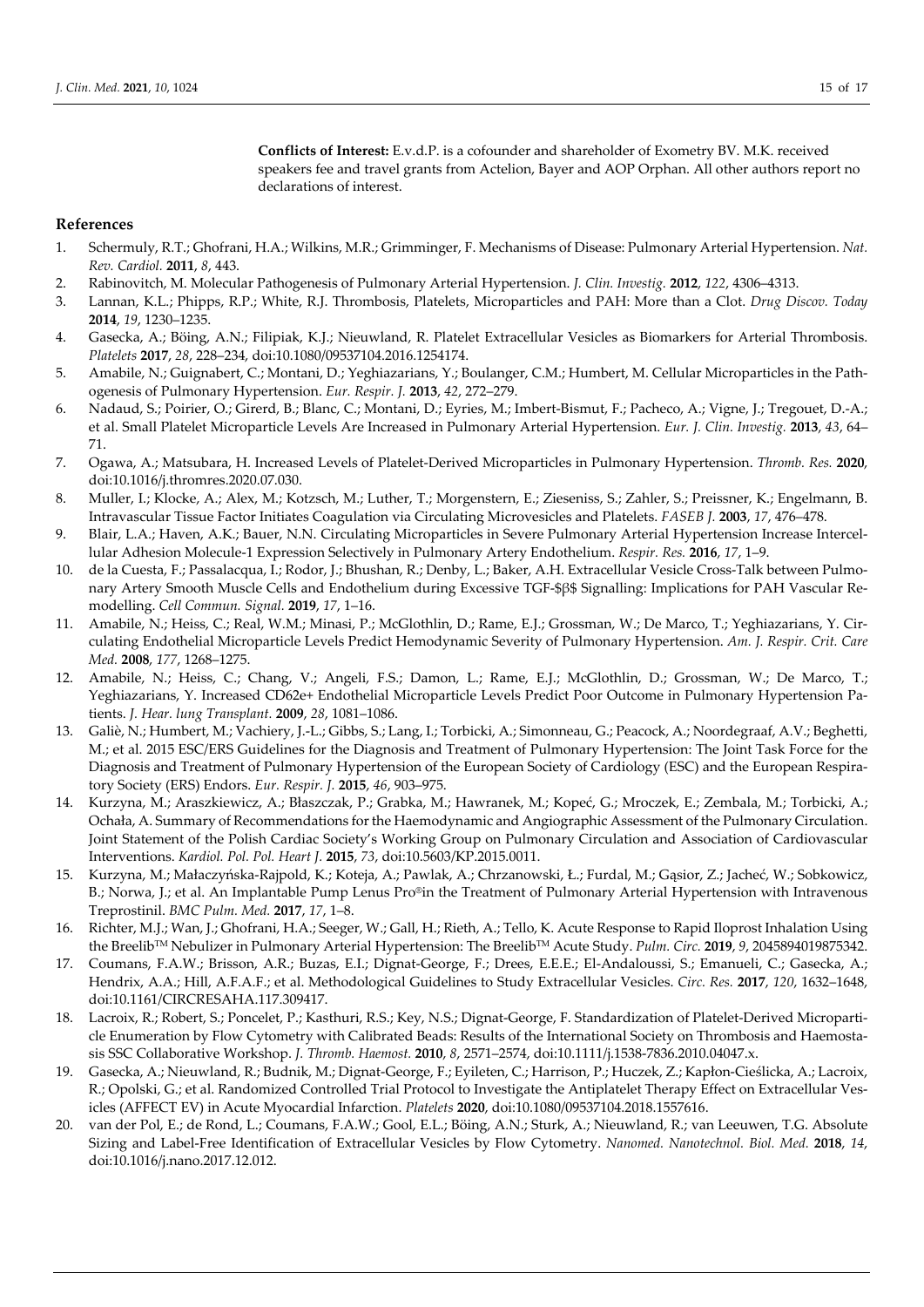- 21. de Rond, L.; Libregts, S.F.W.M.; Rikkert, L.G.; Hau, C.M.; van der Pol, E.; Nieuwland, R.; van Leeuwen, T.G.; Coumans, F.A.W. Refractive Index to Evaluate Staining Specificity of Extracellular Vesicles by Flow Cytometry. *J. Extracell. Vesicles* **2019**, doi:10.1080/20013078.2019.1643671**.**
- 22. Welsh, J.A.; Pol, E. van der; Arkesteijn, G.J.A.; Bremer, M.; Brisson, A.; Coumans, F.; Dignat-George, F.; Duggan, E.; Ghiran, I.; Giebel, B.; et al. MIFlowCyt-EV: A Framework for Standardized Reporting of Extracellular Vesicle Flow Cytometry Experiments. *J. Extracell. Vesicles* **2019**, doi:10.1080/20013078.2020.1713526.
- 23. Gasecka, A.; Nieuwland, R.; Budnik, M.; Dignat-George, F.; Eyileten, C.; Harrison, P.; Lacroix, R.; Leroyer, A.; Opolski, G.; Pluta, K.; et al. Ticagrelor Attenuates the Increase of Extracellular Vesicle Concentrations in Plasma after Acute Myocardial Infarction Compared to Clopidogrel. *J. Thromb. Haemost.* **2020**, *18*, 609–623.
- 24. Al Ghaithi, R.; Mori, J.; Nagy, Z.; Maclachlan, A.; Hardy, L.; Philippou, H.; Hethershaw, E.; Morgan, N.V.; Senis, Y.A.; Harrison, P. Evaluation of the Total Thrombus-Formation System (T-TAS): Application to Human and Mouse Blood Analysis. *Platelets* **2019**, *30*, 893–900.
- 25. Vrigkou, E.; Tsangaris, I.; Bonovas, S.; Kopterides, P.; Kyriakou, E.; Konstantonis, D.; Pappas, A.; Anthi, A.; Gialeraki, A.; Orfanos, S.E.; et al. Platelet and Coagulation Disorders in Newly Diagnosed Patients with Pulmonary Arterial Hypertension. *Platelets* **2019**, *30*, 646–651.
- 26. Kevane, B.; Allen, S.; Walsh, K.; Egan, K.; Maguire, P.B.; Galligan, M.C.; Kenny, D.; Savage, R.; Doran, E.; Lennon, Á.; et al. Dual Endothelin-1 Receptor Antagonism Attenuates Platelet-Mediated Derangements of Blood Coagulation in Eisenmenger Syndrome. *J. Thromb. Haemost.* **2018**, *16*, 1572–1579.
- 27. Schwarz, E.R.; Kapur, V.; Rodriguez, J.; Rastogi, S.; Rosanio, S. The Effects of Chronic Phosphodiesterase-5 Inhibitor Use on Different Organ Systems. *Int. J. Impot. Res.* **2007**, *19*, 139–148.
- 28. Müller, I.; Massberg, S.; Zierhut, W.; Binz, C.; Schuster, A.; Rüdiger-von Hoch, S.; Braun, S.; Gawaz, M. Effects of Aspirin and Clopidogrel versus Oral Anticoagulation on Platelet Function and on Coagulation in Patients with Nonvalvular Atrial Fibrillation (CLAFIB). *Pathophysiol. Haemost. Thromb.* **2002**, *32*, 16–24.
- 29. van der Pol, E.; Sturk, A.; van Leeuwen, T.G.; Nieuwland, R.; Coumans, F.A.W. Standardization of Extracellular Vesicle Measurements by Flow Cytometry through Vesicle Diameter Approximation. *J. Thromb. Haemost.* **2018**, *16*, 1236–1245.
- 30. Weiss, H.J.; Turitto, V.T. Prostacyclin (Prostaglandin I2, PGI2) Inhibits Platelet Adhesion and Thrombus Formation on Subendothelium. *Blood* **1979**, *53*, 244–250**.**
- 31. Higgs, E.A.; Higgs, G.A.; Moncada, S.; Vane, J.R. Prostacyclin (PGI2) Inhibits the Formation of Platelet Thrombi in Arterioles and Venules of the Hamster Cheek Pouch. *Br. J. Pharmacol.* **1978**, *63*, 535–539.
- 32. Yusuf, M.Z.; Raslan, Z.; Atkinson, L.; Aburima, A.; Thomas, S.G.; Naseem, K.M.; Calaminus, S.D.J. Prostacyclin Reverses Platelet Stress Fibre Formation Causing Platelet Aggregate Instability. *Sci. Rep.* **2017**, *7*, 1–11.
- 33. Braune, S.; Küpper, J.-H.; Jung, F. Effect of Prostanoids on Human Platelet Function: An Overview. *Int. J. Mol. Sci.* **2020**, *21*, 9020.
- 34. Mitchell, J.A.; Kirkby, N.S. Eicosanoids, Prostacyclin and Cyclooxygenase in the Cardiovascular System. *Br. J. Pharmacol.* **2019**, *176*, 1038–1050.
- 35. Van Heerden, P.V.; Gibbs, N.M.; Michalopoulos, N. Effect of Low Concentrations of Prostacyclin on Platelet Function in Vitro. *Anaesth. Intensive Care* **1997**, *25*, 343–346.
- 36. Tamburrelli, C.; Crescente, M.; Izzi, B.; Barisciano, M.; Donati, M.B.; De Gaetano, G.; Cerletti, C. Epoprostenol Inhibits Human Platelet-Leukocyte Mixed Conjugate and Platelet Microparticle Formation in Whole Blood. *Thromb. Res.* **2011**, *128*, 446–451.
- 37. Beghetti, M.; Reber, G.; De Moerloose, P.; Vadas, L.; Chiappe, A.; Spahr-Schopfer, I.; Rimensberger, P.C. Aerosolized Iloprost Induces a Mild but Sustained Inhibition of Platelet Aggregation. *Eur. Respir. J.* **2002**, *19*, 518–524.
- 38. Bacha, N.; Levy, M.; Guerin, C.L.; le Bonniec, B.; Harroche, A.; Gaussem, P.; Israel-Biet, D.; Boulanger, C.M.; Smadja, D.M. Treprostinil Decreases Platelet Microparticles in Pediatric Pulmonary Hypertension. *Circulation* **2017**, *136* (Suppl. 1), A18517.
- 39. Bacha, N.C.; Levy, M.; Guerin, C.L.; Le Bonniec, B.; Harroche, A.; Szezepanski, I.; Renard, J.M.; Gaussem, P.; Israel-Biet, D.; Boulanger, C.M.; et al. Treprostinil Treatment Decreases Circulating Platelet Microvesicles and Their Procoagulant Activity in Pediatric Pulmonary Hypertension. *Pediatr. Pulmonol.* **2019**, *54*, 66–72.
- 40. Ogawa, A.; Matsubara, H.; Fujio, H.; Miyaji, K.; Nakamura, K.; Morita, H.; Saito, H.; Kusano, K.F.; Emori, T.; Date, H.; et al. Risk of Alveolar Hemorrhage in Patients with Primary Pulmonary Hypertension. *Circ. J.* **2005**, *69*, 216–220.
- 41. Louis, L.; Bair, N.; Banjac, S.; Dweik, R.A.; Tonelli, A.R. Subdural Hematomas in Pulmonary Arterial Hypertension Patients Treated with Protacyclin Analogs. *Pulm. Circ.* **2012**, *2*, 518–521.
- 42. Gasecka, A.; Nieuwland, R.; van der Pol, E.; Hajji, N.; Ćwiek, A.; Pluta, K.; Konwerski, M.; Filipiak, K.J. P2Y12 Antagonist Ticagrelor Inhibits the Release of Procoagulant Extracellular Vesicles from Activated Platelets: Preliminary Results. *Cardiol. J.*  **2013**, doi:10.5603/CJ.a2018.0045.
- 43. Tomaniak, M.; Gkasecka, A.; Filipiak, K.J. Cell-Derived Microvesicles in Cardiovascular Diseases and Antiplatelet Therapy Monitoring—A Lesson for Future Trials? Current Evidence, Recent Progresses and Perspectives of Clinical Application. *Int. J. Cardiol.* **2017**, *226*, 93–102.
- 44. Armstrong, R.A. Platelet Prostanoid Receptors. *Pharmacol. Ther.* **1996**, *72*, 171–191.
- 45. Gasecka, A.; Rogula, S.; Eyileten, C.; Postuła, M.; Jaguszewski, M.J.; Kochman, J.; Mazurek, T.; Nieuwland, R.; Filipiak, K.J. Role of P2Y Receptors in Platelet Extracellular Vesicle Release. *Int. J. Mol. Sci.* **2020**, *21*, 6065.
- 46. Saniabadi, A.R.; Lowe, G.D.O.; Belch, J.J.F.; Barbenel, J.C.; Forbes, C.D. Effect of Prostacyclin (Epoprostenol) on the Aggregation of Human Platelets in Whole Blood in Vitro. *Pathophysiol. Haemost. Thromb.* **1984**, *14*, 487–494.